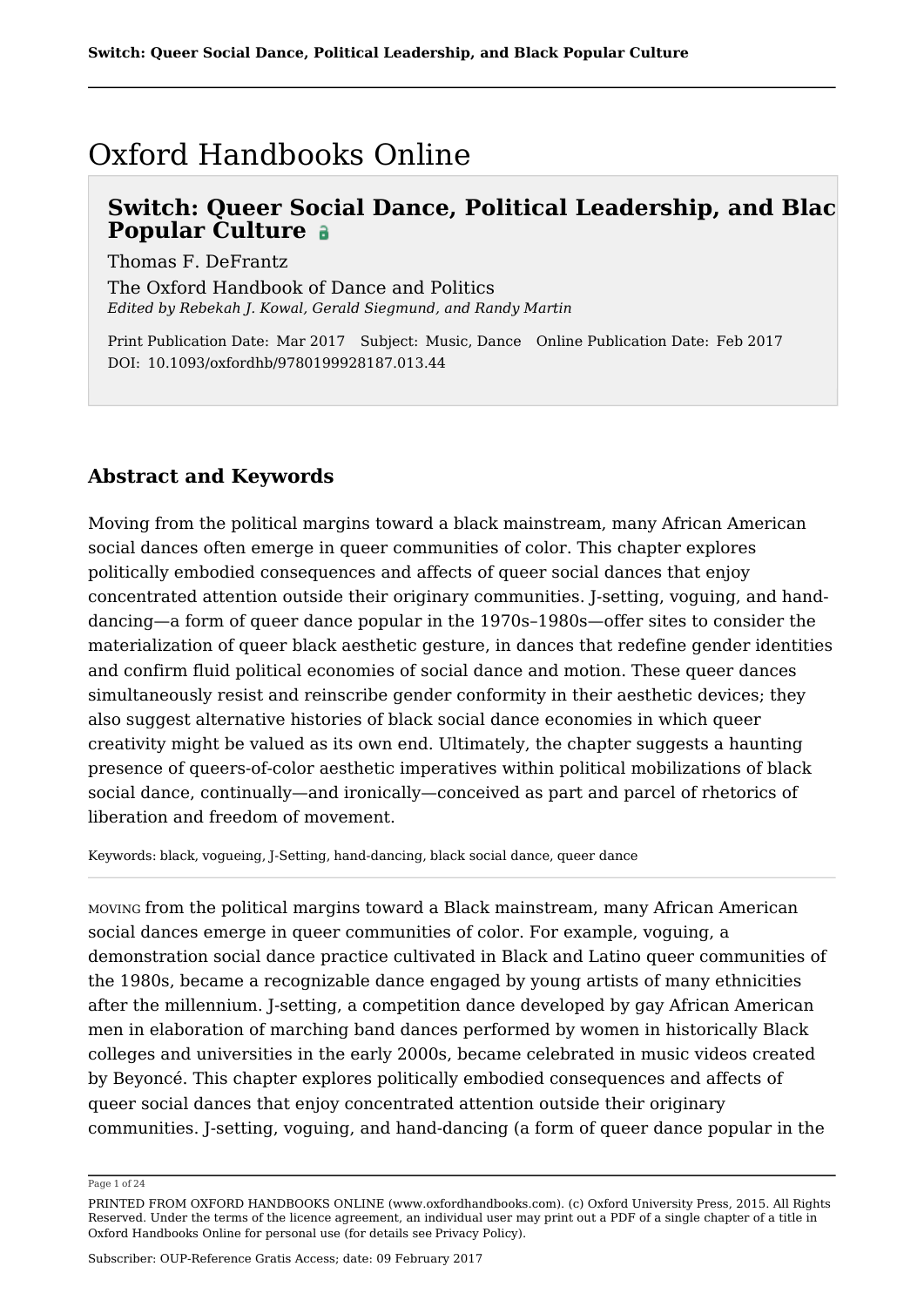1970s) offer sites to consider the materialization of queer Black aesthetic gesture, in dances that redefine gender identities and confirm fluid political economies of social dance and motion. These queer dances simultaneously resist and reinscribe gender conformity in their aesthetic devices; they also suggest alternative histories of Black social dance economies in which queer creativity might be valued as its own end, even as queer presence in mainstream articulations of Black life continues to be devalued.

When Black social dances are practiced by American political leaders, as when First Lady Michelle Obama demonstrates "the Dougie" in her "Let's Move" anti-obesity campaign, or when Secretary of State Hillary Rodham Clinton dances alongside others during her 2012 tour of Africa, Black social dance moves toward a central consideration as a form of embodied knowledge. This chapter also wonders at the intertwining of African American social dances and political leadership, conceived as the bodies of elected officials as well as the socially inscribed icons of popular culture, including John Travolta, Madonna, and Beyoncé.

**(p. 478)** Ultimately, this chapter suggests a haunting presence of queers-of-color aesthetic imperatives within political mobilizations of Black social dance, continually and ironically—conceived as part and parcel of rhetorics of liberation and freedom of movement. As queer dances emerge in marginalized relationship to mainstream concerns of identity and gesture, and then migrate toward shifting centers of popular culture, they shimmer and *switch*, bringing possibilities of creative aesthetic social dissent.

*switch*, change it up, revisit and revise, funeralize it, flavor it, make it fresh.

surprise! not what you thought, change the joke and slip the yoke.

the yoke here will be straight time, and a hyper-heterosexualized body, one that has to fit into depictions of Black corporeality that assume a certain sort of swaggering, hypercool dancing-laughing-melodramatic mass. that certain sort of Black body needs the *switch* .

the *switch* is a physical action, an exoticized elaboration of walking that emphasizes the motion of the hips. a switch hitter. switching to his own beat, moving the pelvis to accentuate the change from this to that, either/or, neither \nor. not one or the other but both, maybe. if you want it to be. when we *switch*, we need you to see us; that's the fun of the transference, to make the indeterminacy palpable. maybe real men don't *switch*, but switching isn't automatically bad for bros; it's a recognizable mode of conveyance that draws attention to its contours.

Page 2 of 24

PRINTED FROM OXFORD HANDBOOKS ONLINE (www.oxfordhandbooks.com). (c) Oxford University Press, 2015. All Rights Reserved. Under the terms of the licence agreement, an individual user may print out a PDF of a single chapter of a title in Oxford Handbooks Online for personal use (for details see Privacy Policy).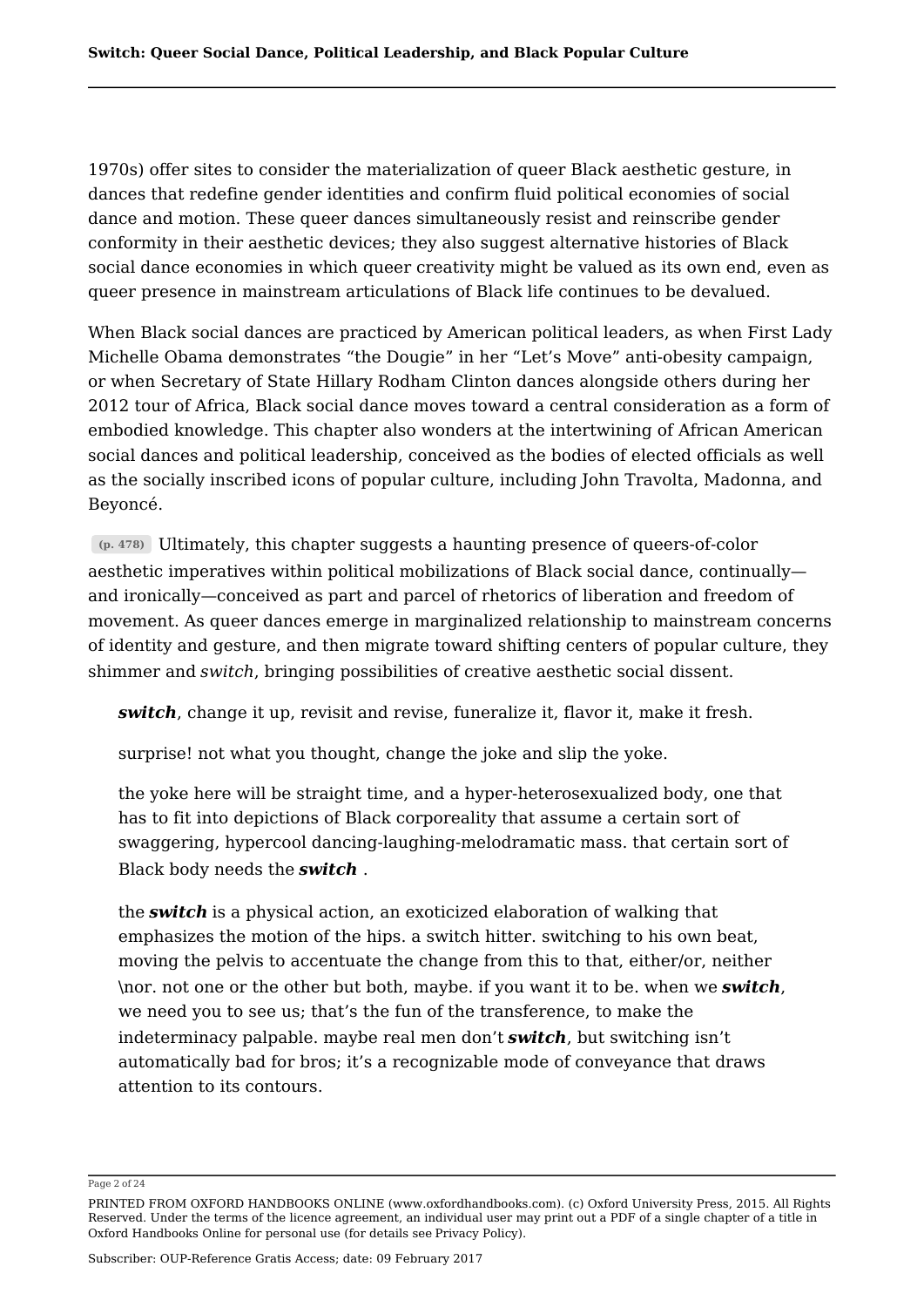the *switch* is powerful. the change it heralds underscores versatility and capacity. and like any toggle, it can be turned off.

## **Vogue**

By 2017, we might have thought that voguing would have died, or at least been ensconced firmly in the camp of nostalgic Black social dance forms. Like the Lindy hop before it, vogue might have enjoyed its 20 years of celebrity and popularity, to have been replaced by other emergent forms of spectacular social dance. But twenty-first-century exchanges of dance, its mediation, and social circumstance have inspired more variety and particularities that linger in a global commons of popular culture. Voguing has remained popular among pockets of dancers, especially queer dancers of color. It flourishes in dance competitions and smaller nightclub cultures, where it is engaged by young dancers of various sexual, ethnic, and gender identities.

So we go back to voguing to begin a consideration of queer manifestation and political efficacy in dance. We reconsider the form of ritual battle brought into something-likemainstream attention by Jennie Livingston's 1990 documentary *Paris Is Burning*. 1

**(p. 479)** Often taught in courses considering gender, sexuality, and race in the United States, *Paris Is Burning* stands as a valuable and trusted document of a vibrant queers of color under-commons. The film deserves attention, as it creates recognizable narratives of aesthetic action by subjects who enjoy an alternative vision of performance, one that mobilizes queer choice-making as an expressive foundation for communal experience. In the film, we witness fashion, ritual performance, age group- and affiliation-based rites of passage, and the exploration of fantastical possibilities for self-representation through dance. The film delivers vibrant confirmations of fully realized cultures that surprised audiences at the time of its premiere.

A basic critique of the documentary film, $^2$  though, underscores that it casts Black creativity as pathology endured by a social underclass always already removed from any possibility of healthy existence. The subjects of the film are forced into positions as interlocutors for an assumedly uninitiated audience. The film suggests, who could actually know these queers of color? Formally, the film explains itself by way of confessional narratives offered to the camera, and omniscient section headers that emblazon titles, including "Realness," "Mother," "Shade," and "Voguing," to present the inherent pathos of its subjects. The small bit of triumph allowed these lives are found in a performative exploration of queer dress-up, ball competitions, and dance. Illusory selfpresentation, patently false and imaginative, aligns with flamboyance in a dance form too

#### Page 3 of 24

PRINTED FROM OXFORD HANDBOOKS ONLINE (www.oxfordhandbooks.com). (c) Oxford University Press, 2015. All Rights Reserved. Under the terms of the licence agreement, an individual user may print out a PDF of a single chapter of a title in Oxford Handbooks Online for personal use (for details see Privacy Policy).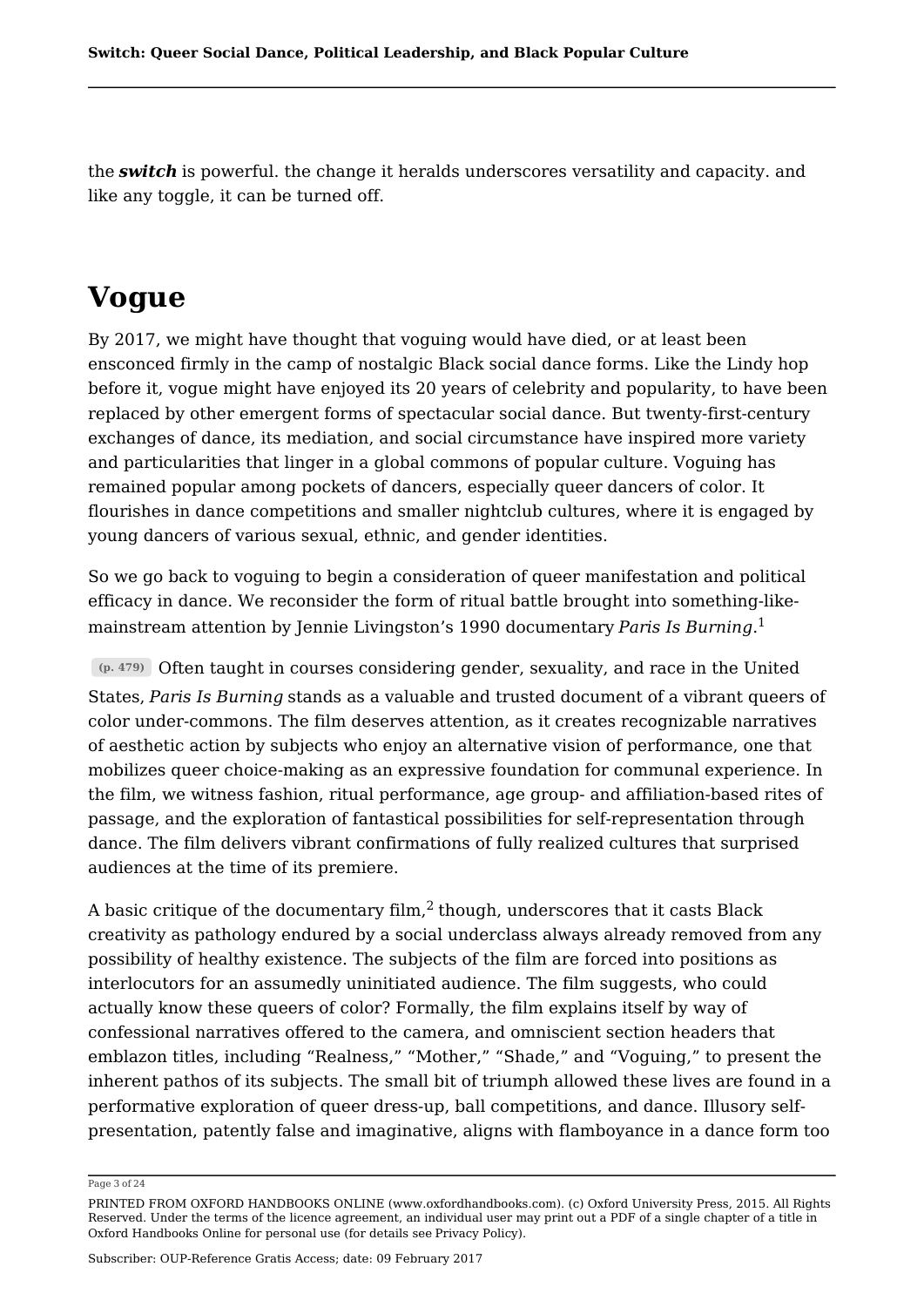bizarre to be considered anything less than queer. And here, queer comes to be characterized as financially vulnerable, emotionally under-resourced, and sometimes delusional in its self-awareness.

Subjects in the film continually reference "the real" in a manner not unlike contemporaneous developments in 1980s hip-hop culture. $^3$  The questions of "realness"  $\,$ that underscore categories of ball performance become foundational ontological queries for the subjects of the film: "real" here is an ironic and urgent category of masking and approximation, executed in sharp contrast to tales of impoverishment and degradation offered up in confessional narratives throughout the film. While the film chronicles the ambitions of its subjects to succeed either as performers within the balls or as transgender citizens with lives and loves outside ball communities, its ultimate portrayal of queer lives of color is one of disillusionment and despair, with death at the hands of an unknown assailant lurking just outside the fantastical spaces of queer affirmation. $^4$ 

But performance and dance sequences in the film demonstrate the liveliness of a queersof-color commons. Walking in categories, and voguing, performers demonstrate expressivity through self-fashioning gesture and individual style. Unquestionable virtuosity arrives in these sequences—confirmation that vast resources of creative energy affirm the human potential of these queer lives. As voguers pop, dip, and spin in competition, their energetic demonstrations underline the *switch* from the physical abjections and furtive secrecies of queer life in the outside world to the physically enlightened gestural life in the competition of the balls.

Watching, though, and not dancing ourselves, after we get past our stilled amazement at the virtuosity demonstrated in this non-touching physical competition, we might notice how this performance describes community as a willingness to improvise  $(p. 480)$ together. These first-generation voguers fall into rhythm with each other; they mirror poses to "cap on" or top each other; they revel in their ability to execute this particular form of ritual dance. The dance produces expressive pleasure within competition. Even as it builds upon a certain sort of harsh posturing that arrives hard-edged in its silhouettes and its manner of physical derision, uninitiated, we can easily miss that it might be pleasurable to move in this way alongside others. This capacity of pleasure alongside the anxiety of performance and competition falls within the turn to dance that operates outside the task-based ambitions of language. Embodied knowledge that is improvisational, particular, and untranslatable matters deeply here. The fact of performing—dancing competitively—alongside each other allows a coherent community to emerge, emboldened by gestures that reveal continuities among participants. In these queer gestures, physical awareness and strategic flexibility arrive as measures of wit, determination, and innovation. The voguing of the balls is judged and valued for its unexpected revelations of individual ability within the context of the cohering group.

#### Page 4 of 24

PRINTED FROM OXFORD HANDBOOKS ONLINE (www.oxfordhandbooks.com). (c) Oxford University Press, 2015. All Rights Reserved. Under the terms of the licence agreement, an individual user may print out a PDF of a single chapter of a title in Oxford Handbooks Online for personal use (for details see Privacy Policy).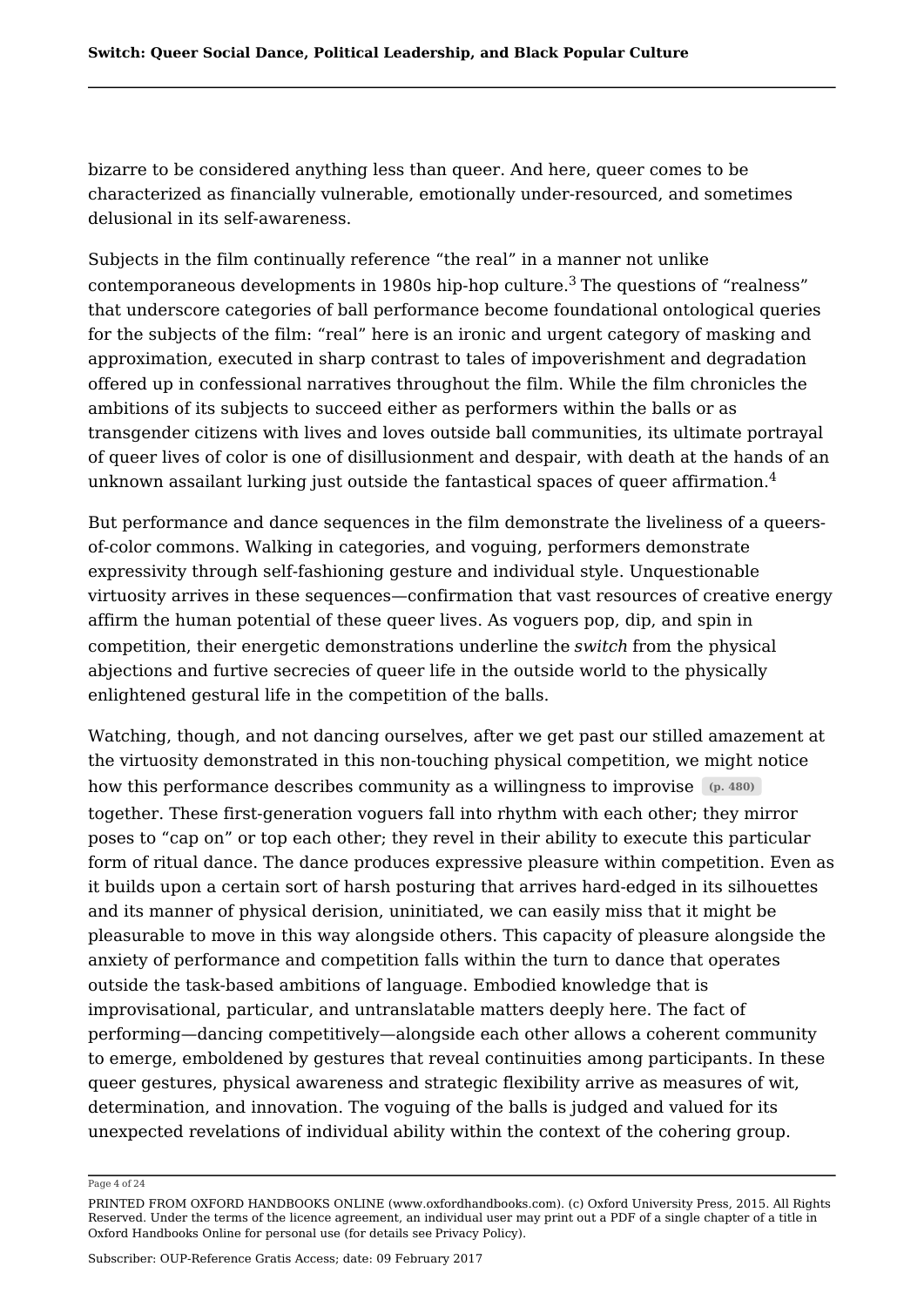Voguing references a manufactured capitalist conception of preferred gender representation; dancers are fully aware that the form refers to the magazine *Vogue* and the entire high-end fashion industry. In this, voguing also signals a return to glamour as a category of extravagance and the celebration of a feminine, but an entirely ersatz feminine, ersatz glamour, and ersatz extravagance. The overdone-ness of the form and its context speak to a para-theatrical, or meta-performative, space of fantasy that is absolutely necessary as an aspect of a healthy everyday. But that fantasy arrives tied to structures of domination and patriarchy that dress people "appropriately" to their caste, profession, or stylishness.

*Switch.* The glamour that voguing approached in its first two generations, documented in the Livingston film, has not survived the transition from local underground queers-ofcolor commons to its status as a contemporary global-cultural dance form. By 2017, the original quest for a sharp, queer-model-cool performance mode has been replaced by a sweaty, dance-for-everyone ethic that permeates nightclub demonstrations and dance competitions involving the form. Where earlier dancers explored a performative cool detachment, which approximated the sense of relaxed allure sought by print models of the 1980s, latter-day voguers tend to emphasize spectacular stunts and tricks.

Indeed, the physical expectations of vogue practitioners continue to rise among third- and fourth-generation dancers. By now, voguers routinely execute harrowing drops and contortions that require an expertise and physical fitness not available to all those who might want it. Voguing on a global stage is an entirely virtuosic expression, loaded with ornate turns of physical phrase and predetermined gestural details. Voguing is, by now, something of an industry built around its ability to harness a competitive ferocity within an ersatz feminine, queer container. In this move toward professionalization, some of the wit of oblique understatement may surely be replaced by a desire to "do the dance" rather than engage it as an avenue of queer expression. This tension of transformation might be a challenge for any Black social dance that survives its brief moment of unencumbered social popularity before the seemingly inevitable tilt toward the marketplace.  $5\,$ 

**(p. 481)** And what a *switch* we've seen for voguing! By now in 2017 we have a vogue studies marketplace entirely available for consumption. We see Vogue categories of dance competitions that are produced by multinational commodities—sports drinks and athletic gear, video game companies, and the like. We see voguing as life coaching available for "finding your inner 'cuntee,' " if you will excuse the lingo of the trade. The website https://radfag.wordpress.com/tag/vogue-studies/ offers a vogue studies marketplace of ways by which to live a life through voguing and discover an elusive social stability by affiliation with this particular brand of "outsider art." 6

Page 5 of 24

PRINTED FROM OXFORD HANDBOOKS ONLINE (www.oxfordhandbooks.com). (c) Oxford University Press, 2015. All Rights Reserved. Under the terms of the licence agreement, an individual user may print out a PDF of a single chapter of a title in Oxford Handbooks Online for personal use (for details see Privacy Policy).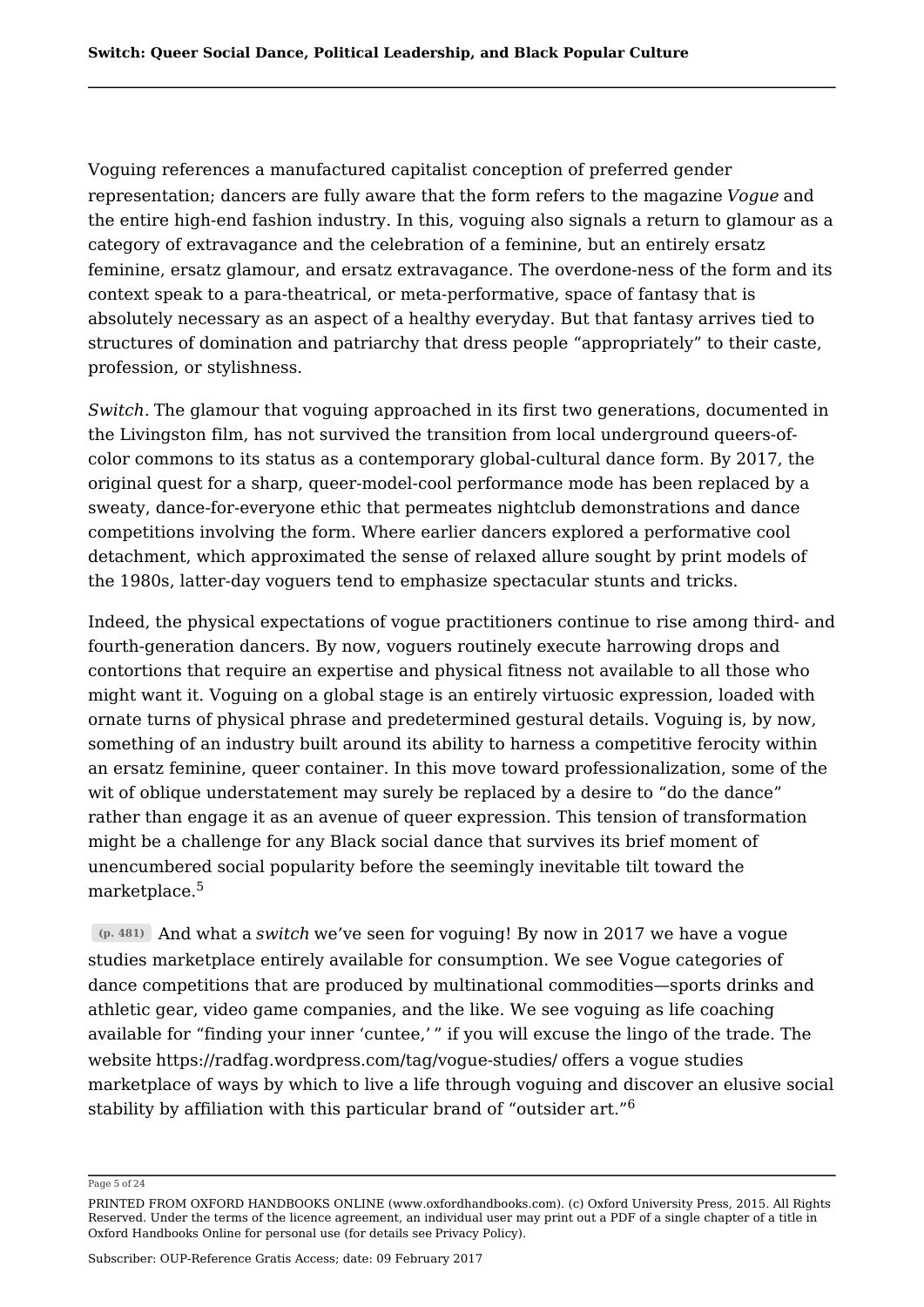As vogue turns from competition to demonstration and back to competition in a distributed social media format, it accommodates straights who crave a queer moment in dance. "Fierceness" and "shade" are performative attributes understood from their place in the Livingston film; there and in the twenty-first century, we are encouraged to watch the dance in amazement at the fierceness of the shade that the queens deliver in dance. Straight time overcomes the queer moment of release, and this mode of performance becomes commonplace enough to support the troupe Vogue Evolution on the 2009 television program *America's Next Best Dance Crew*. Led by transgender dancer Leiomy Maldonano, $^7$  queers of color brought contemporary vogue to an international television audience when dancers competed alongside "straight" crews. The "outsiderness" of voguing as a process available mainly to queers of color shimmered in this exchange, and voguing became available again to a large, mediated audience.

Voguing *switched*, to become a referent to its histories, and most commonly realized in a practice of duck walks, death drops, and embellished versions of "waacking." By 2017, overlapping and intertwined circumstances for the dance form place it within diverse contexts—on ballet stages; in music videos and popular music concerts; on sitcom television shows; and even still at contemporary balls and at queer community centers. The dance emerges in brief episodes in unlikely circumstances, as a stance or a series of gestures, confirming the global circulation of queer gesture.

#### *Vogue Against the State* 8

*Micky Bradford, Black-trans-woman-activist-artist, outside the North Carolina governor's mansion, Thursday March 24, 2016. The governor endorsed an "emergency session" of the state legislature the day before to create HB2, a weird law that somehow intended to ban transgender individuals from using public restrooms that don't match the sex listed on their birth certificates. Bradford joined other protesters for a long vigil in the street, bringing attention to the ridiculousness born of fear and ignorance. The protesters chant, sing, play musical instruments, and call for the graciousness of a civil society that acknowledges queers of color and the possibility of love. Several police officers stand guard as the group gathers its energy into the potential for change. And then Bradford breaks out of the crowd to stand alongside the police and face the group. After a moment of preparation, her hand waving transforms into arms control; a switch, and then she is on. A spin, arms control, sinking down into a fullfledged duck walk; Bradford demonstrates aesthetic innovations that push away the authority of the State, dancing against the demons of prejudice to imagine a possibility born of queer creativity. As she finishes (p. 482) her dance black power fist in the air, the crowd cycles its chant: we love you … we love you … I believe*

Page 6 of 24

PRINTED FROM OXFORD HANDBOOKS ONLINE (www.oxfordhandbooks.com). (c) Oxford University Press, 2015. All Rights Reserved. Under the terms of the licence agreement, an individual user may print out a PDF of a single chapter of a title in Oxford Handbooks Online for personal use (for details see Privacy Policy).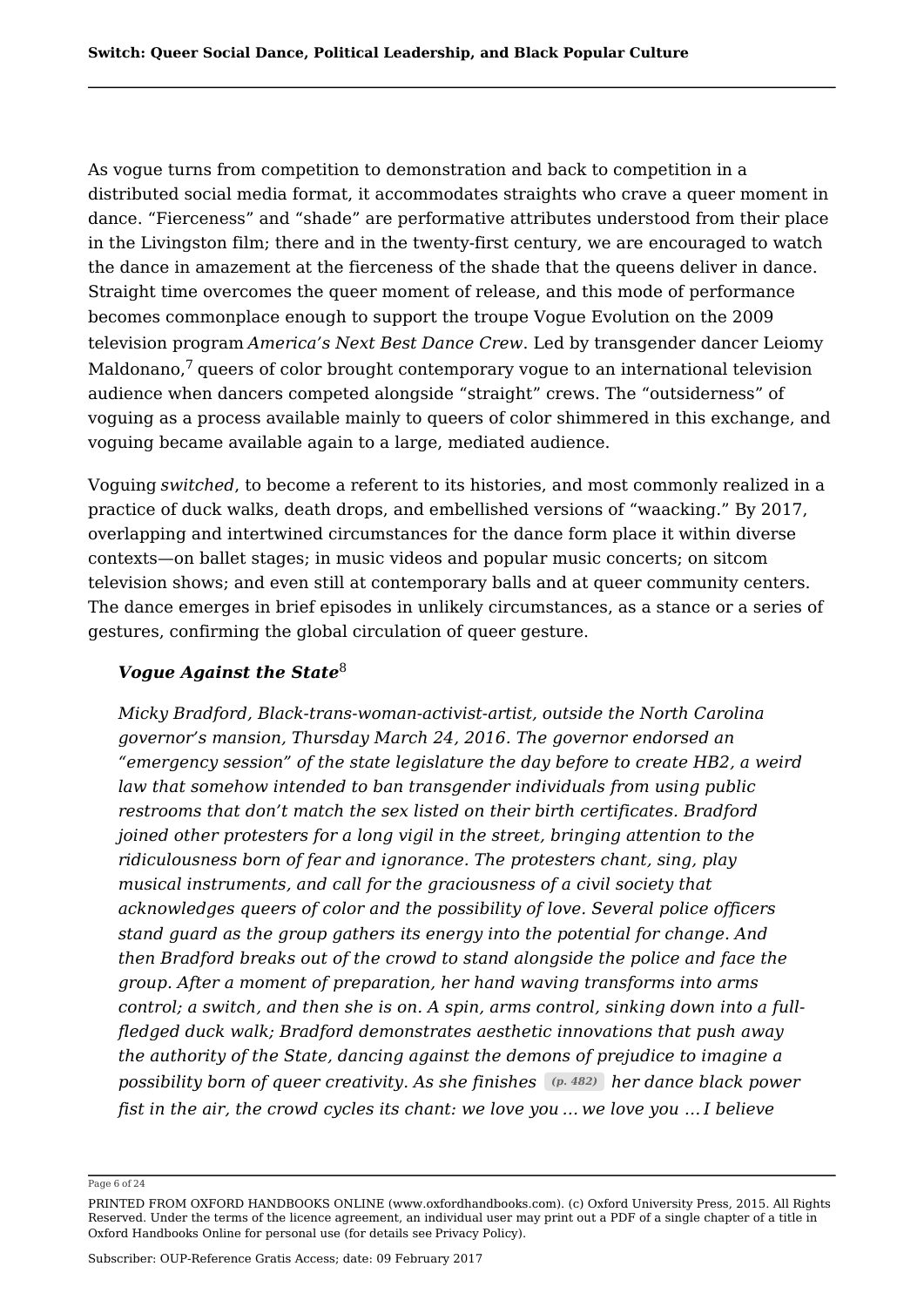*that we will win … I believe that we will win … we gon' be all right … we gon' be all right….*

# **J-Sette**

Voguing, a solo form of dance, contributed parts of its zeitgeist to J-setting, a group form built around display and team-based performance strategies of competition. J-setting didn't begin as team competition, but rather as an entertainment mode of dance aligned with the pageantry of football games. Like the drum majors, whom art historian Robert Farris Thompson cites as an Africanist invention of America,<sup>9</sup> African American drum majorettes also put down their batons to dance as a group. Throughout the 1970s, Jsetting style came into focus as a distinctive dance practice. Like fraternity and sorority stepping, it began as a Black performance practice, materialized exclusively in Black spaces, but grew to be recognizable to some larger audiences as it gained mainstream attention in the 1990s.

Structurally, J-setting has a much stronger proximity to a twenty-first-century "everyday" than voguing ever could. The root of the form is familiar to anyone who's seen a half-time show at a football game, and the group dynamic that calls for unison dancing allows uninitiated viewers to make determinations of ability and affect by watching the dancers casually. J-setting reinscribes state-sponsored forms of gender conformity, supporting the weird multiplicity of thin, athletic, visibly feminine bodies with long straight hair who dress and dance like copies of each other. Indeed, the form thrives as an embodiment of presence-in-formation that suggests an ever-expansive Black femininity to be replenished as needed. Its phalanxes of strong, media-ready feminine bodies confirm Black sustainment through time.

J-setting grew up something like theatrical jazz dancing, with simple dance movement phrases completed by groups of dancers facing an audience. Like other forms of Black expressive culture, it developed in tandem with its musical accompaniments and vice versa; the music and dance propelled each other forward. J-setting offers large-scale movements that might be seen from a distance and that enhance the bleary sounds of marching band ensembles that struggle to produce adequate bass tones. J-setting arrives "high in the body" with an accent on a raised torso and lively hip movements rather than a "get down," low-to-the-ground gesture that might be prevalent in other forms of Black social dance.

Page 7 of 24

PRINTED FROM OXFORD HANDBOOKS ONLINE (www.oxfordhandbooks.com). (c) Oxford University Press, 2015. All Rights Reserved. Under the terms of the licence agreement, an individual user may print out a PDF of a single chapter of a title in Oxford Handbooks Online for personal use (for details see Privacy Policy).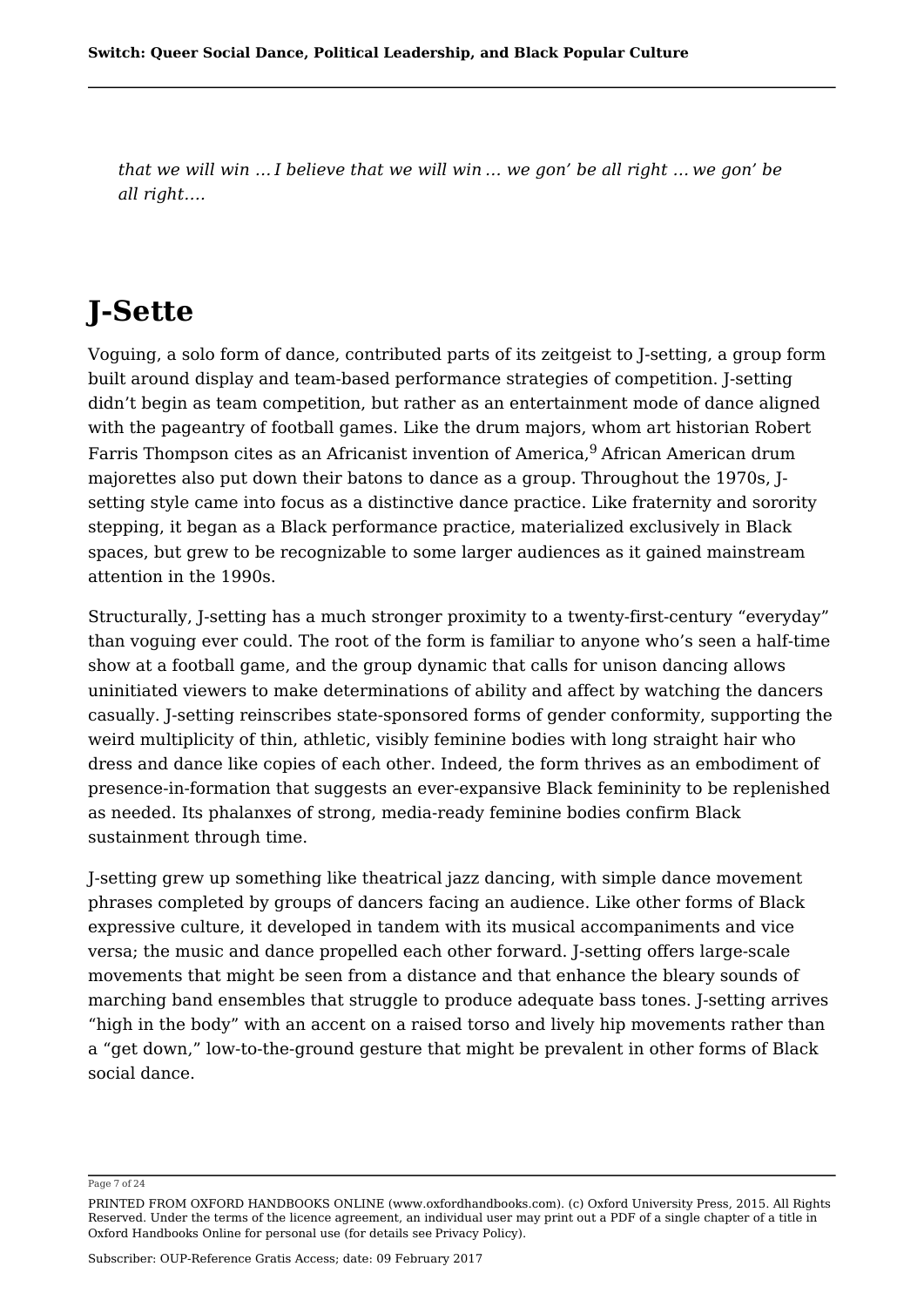J-setting became a competition form as it developed embedded within drum corps and marching band exercises at sporting events. Historical records point toward Jackson State University as an epicenter of the development of the form in the  $1970\mathrm{s}.^{10}$  But as several schools developed dance groups in the following decades, J-setting became more competitive in "shine" and showing-off moments that could rouse the stadium crowd and demonstrate the heightened ability of one school's expressive dance abilities over another.

**(p. 483)** J-setting continues in the twenty-first century as a women's form of public performance, but its broadest reach is probably found in its queer iterations. As with voguing, the queer versions of J-setting grew up in nightclubs and private spaces that allowed queers of color to congregate. Queer J-setting, practiced by male-identified dancers, features transference of the women's form of display as a metaphorically ironic, but physically serious, appropriation of style and structure. The competitive queer form of the dance assumes a watching audience who will help encourage the dancers and determine the winners of each battle by way of their responses to the performance. Dance-offs determine community status and bragging rights for the winners; and while sporting-event versions of the dance demonstrate ability without any particular award for outcome, its competitive strains indicate a ranking and hierarchy in the assignment of winners and losers.

We note with interest that the modest mainstream celebrity afforded the form of I-setting comes only after queer men take on its physical strategies. In the first decade of the 2000s, the public spectacle of Black queer J-setting became more noteworthy than the form's original dancing by women of color; queer titillation beat out heteronormative fantasy. In this consideration of value associated with Black social dance, male participation proves to be more important to a profitable racialized and sexualized narrative than that of female invention. J-setting arrived to confirm a subtle critique of mainstream tropes of femininity by way of overemphasized body presentation (costume and makeup). Its queer articulations expand that critique to include "preferred" public modes of Black masculinity. Queer J-setters express feminine affect through physical representation, as in wearing tight-fitting clothing and makeup, and in a leaning toward femme attitudes through dispersed energetic fields and gestures that are commonly recognized as "feminine."

Dancing J-sette is anything but physically demure or contained. The hard bounce and recoil that define J-setting call for a certain tension/tightness and the production of unrelenting energetic production. Unlike voguing, poses in J-setting are passed through, on the way to the next hard-accent and pounce. But it is a constant bouncing through that defines the form: rhythm revealed in phrasing that allows accents to pop out as unexpected, powerful, and relentless expressions of unmitigated spotlight. "Straight" and

Page 8 of 24

PRINTED FROM OXFORD HANDBOOKS ONLINE (www.oxfordhandbooks.com). (c) Oxford University Press, 2015. All Rights Reserved. Under the terms of the licence agreement, an individual user may print out a PDF of a single chapter of a title in Oxford Handbooks Online for personal use (for details see Privacy Policy).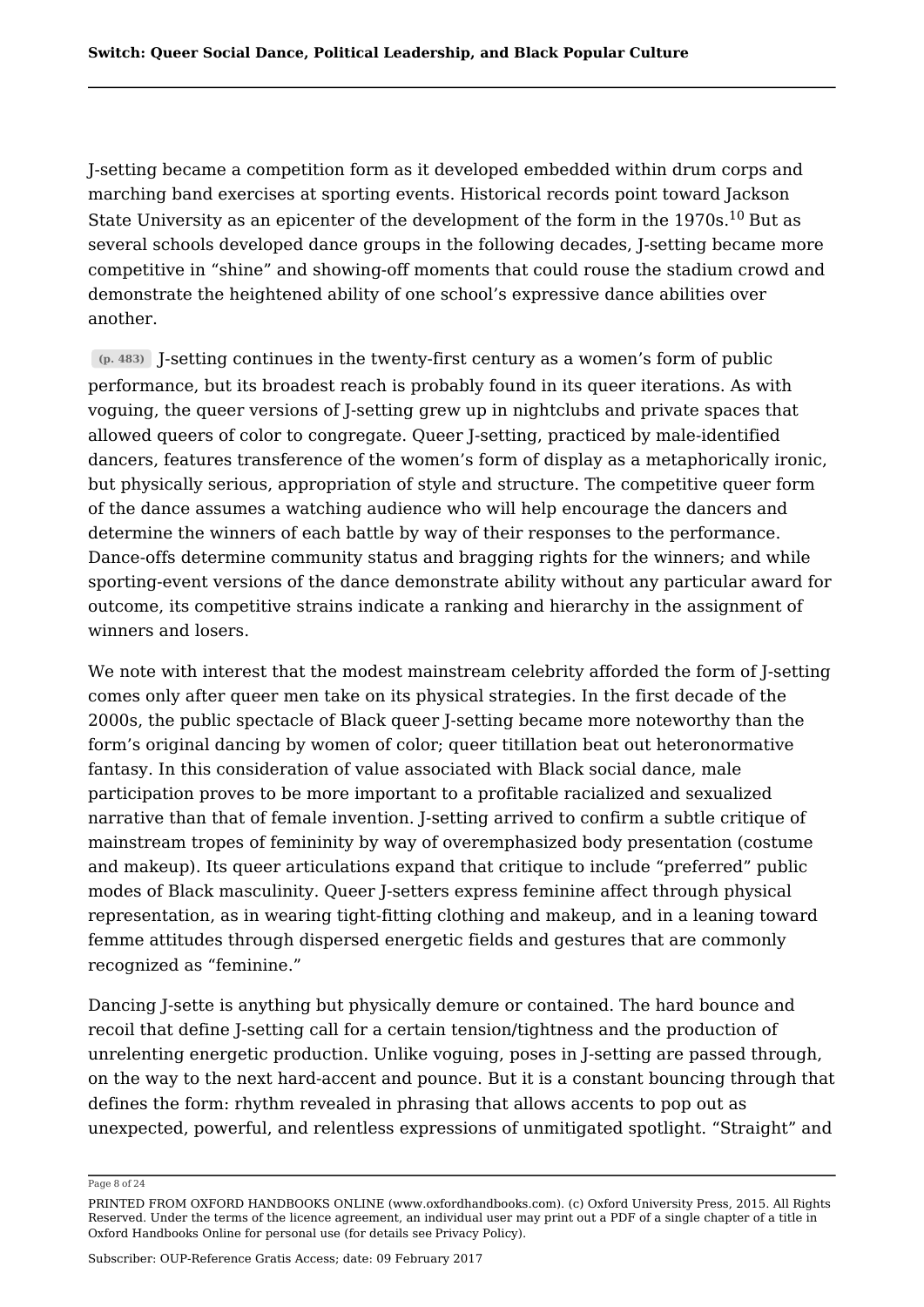queer dancers attack the dance to demonstrate a toughness of weight and punch, wrapped within a sinuous, curvaceous demeanor.

By 2017, J-setting has its own television show with the *Prancing Elites*, a group picked up by mainstream media to provide a certain kind of local color to reality television programming. The television show on the Oxygen television network trades in the usual reality-TV drama, but it is heightened by narratives of challenge and trauma brought on by racialized and sexual difference from an assumed mainstream. The dancers of the *Prancing Elites* are continually "Othered" and familiarized by the gaze of the reality television camera; everyday slights and triumphs are magnified by the camera's scrutiny so that audiences can voyeuristically imagine the capacities and limitations of these queer Black bodies in motion. Dancing on the program demonstrates a sort of superpower—an unassailably spectacular ability that the subjects engage when things get too complex **(p. 484)** or difficult. The J-sette in this context "saves" the subjects and allows them the agency to continue their difficult lives. Dancing here is cast as something distinctive from the tribulations of star/trans/bounce artist Big Freedia, whose television show airs on the Fuse network. Freedia faces struggles as she builds a career and manages her personal life while performing in queer nightclubs. $^{11}$  But where Big  $\,$ Freedia's life tends to be circumscribed by queer spaces for the most part, the Prancing Elites made their fame dancing in public, and their television program repeatedly places them in the harm's way of potential public disavowal. The tension of public queerness produces the reliable drama of the television program.

J-setting's history as a form practiced by women at sporting events would not predict this attention paid to its performances. As a dance that underscores normative depictions of femininity—glamorous, made up, and heightened in a recognizable fit muscularity—Jsetting could be as "everyday" as beauty pageant contestants or waitresses at Hooters. A narrative of feminine capitulation to patriarchy is slightly shifted by the presence of women of color in the context of historically Black colleges and universities (HBCUs). In the context of HBCUs, the presentation of gender intersects with tensions surrounding racialization and sexuality, allowing for nuanced and contradictory eruptions of meaning. A "sexy cheerleader" in the context of an HBCU will not necessarily translate into class mobility for a Black woman, as it might for a white woman at a Big Ten university. Race matters, and J-setting women demonstrate a flagrant Black feminine glamour widely absent from mainstream media. That said, the glamour dispensed by J-setters can easily be viewed as a passive, though subaltern, demonstration of submission to a dominating masculine gaze.

Queer men of color were always implicated in J-setting as it developed in the 1970s, but they were not allowed to participate in its public manifestations for decades. When men

Page 9 of 24

PRINTED FROM OXFORD HANDBOOKS ONLINE (www.oxfordhandbooks.com). (c) Oxford University Press, 2015. All Rights Reserved. Under the terms of the licence agreement, an individual user may print out a PDF of a single chapter of a title in Oxford Handbooks Online for personal use (for details see Privacy Policy).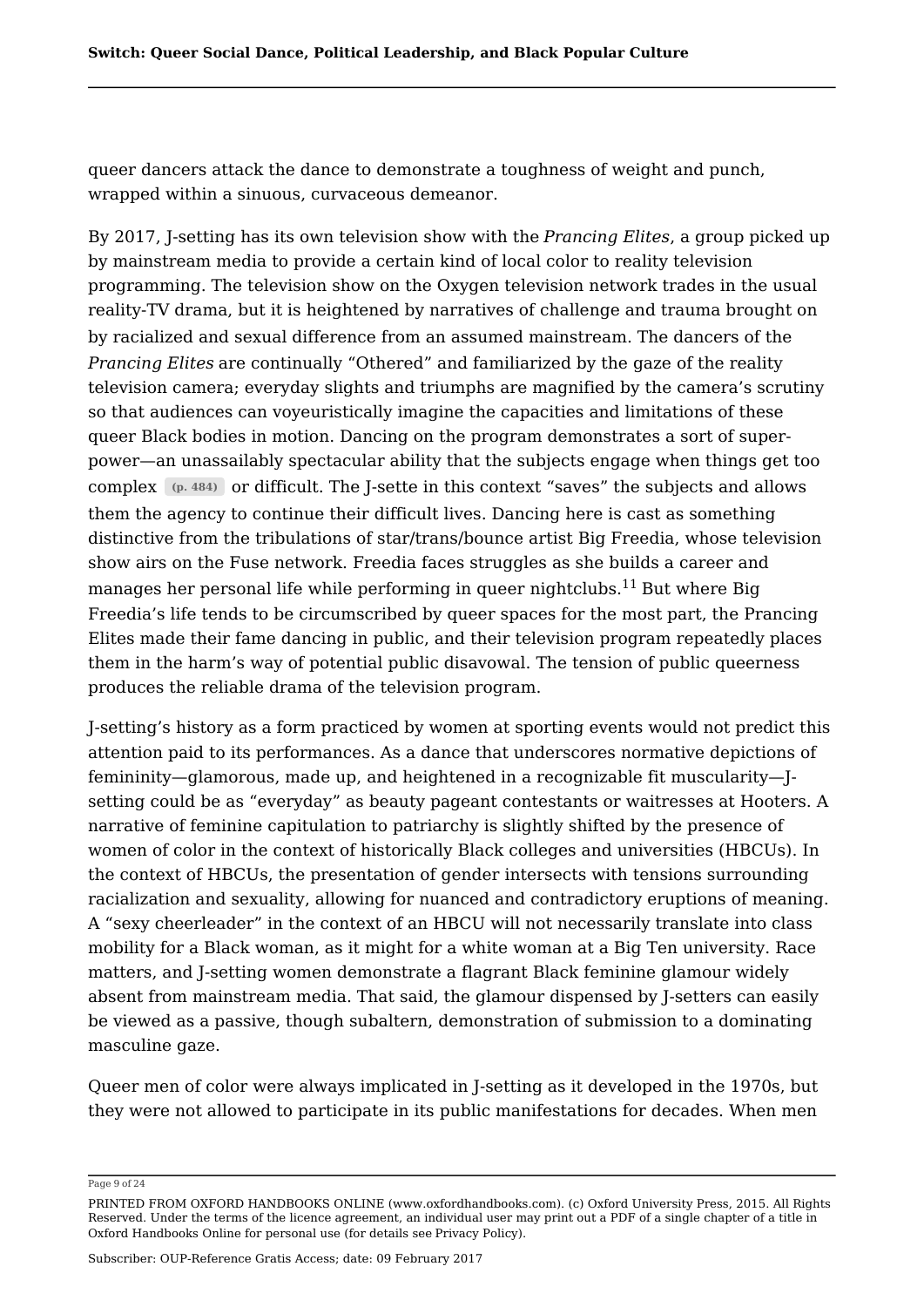began performing infrequently alongside women in the 1990s, some HBCU communities surely resisted their presence. Queer men claimed the form as their own, transformed its contents, and honed it in queer nightclubs. $^{12}$  As LGBTQ festivals and parties allowed public space for queer presence, queer J-setters engaged in dance-off competitions at these venues. The Prancing Elites earned their celebrity status performing in public settings. The "outdoor-ness" of their performances and those of dancers at various competitions in Atlanta $^{13}$  predict a certain kind of public queer: one propagated by social media to arrive as an everyday sort of natural oddity. Queer men of color in matching outfits and makeup, dancing hard in formation and following a leader, become a recognizable aspect of mediated urban life.

J-setting becomes available to any who view it because it is accessible in the mediasphere, and in that context, it seems to be quite fun. In the *Prancing Elites* program, as with all wish-fulfillment reality TV programming, every vestige of social degradation and devaluation is matched by some sort of personal triumph; the dancers rise up and over their unfortunate social condition by way of their dancing. In this, J-sette becomes part of a narrative of social possibility for queer gesture, a means toward not only social visibility, but also social enhancement by the contribution of queer dance to a mainstream hungry to consume its contents. $^{14}$  J-setting by girls and young women **(p. 485)** is marketed to the audiences of Lifetime network reality TV program *Bring It!* Here, young African American dancers compete for their home dance studios in competition formats that value the dance practice in a social circumstance focused on itself. Where college sport or queer dance-off J-setting surely gains in importance because of its embedded social circumstance, the girls and young women of studio dancing represented in *Bring It!* J-sette toward its own end, as dance expression and activity. On this television show, queers of color constitute a sizable portion of choreographers and dance studio managers represented solidly within the spheres of influence. Indeed, twenty-first-century J-setting moves in many directions simultaneously, always somehow referencing a queers-of-color commons in background and foreground motion.

#### *Media-Distributed J-Sette in Heels* 15

*Beyonce's Single Ladies video galvanized an international zeitgeist moment of queer-trans-men dancing hard, J-sette style, in high heels. Moving out from the* 16 *pack of fantastical queer dancers who share their expertise by way of social media, white Frenchman Yanis Marshall causes quite a stir in videos he makes with friends. Marshall's dancing arrives entirely overwrought: perpetually* 17*positioned toward a camera and its blank, cold stare, Marshall creates heat by exaggerating the basic precepts of eroticized jazz dance and J-setting, hitting*

Page 10 of 24

PRINTED FROM OXFORD HANDBOOKS ONLINE (www.oxfordhandbooks.com). (c) Oxford University Press, 2015. All Rights Reserved. Under the terms of the licence agreement, an individual user may print out a PDF of a single chapter of a title in Oxford Handbooks Online for personal use (for details see Privacy Policy).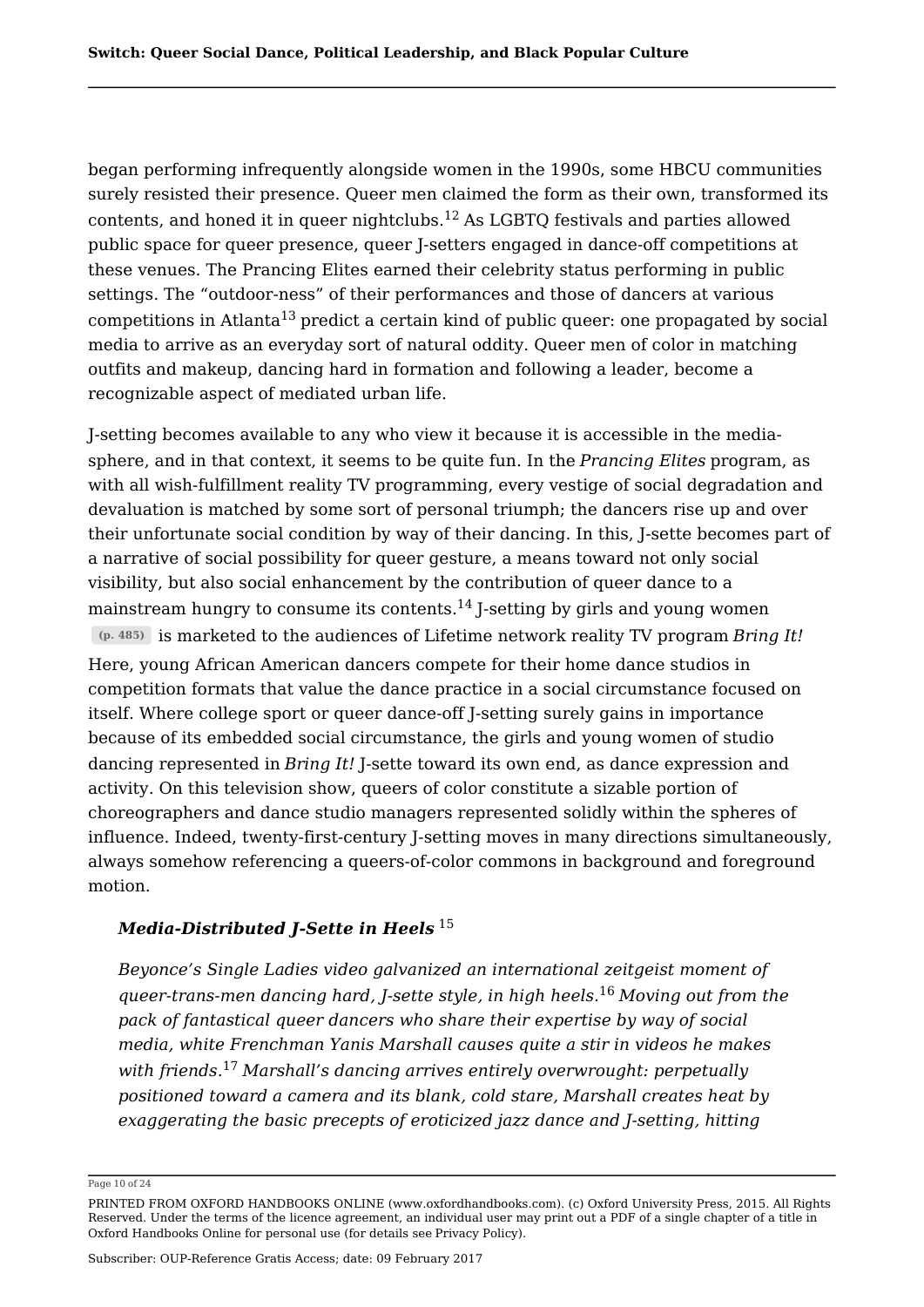*accents and gyrating in slow-motion postures that suit the frame of a lens. In Marshall's short but significant career, he has toured internationally as a dance studio teacher for "heels classes," helping girls, young women and young men understand how to accentuate gestures in the feral mode of music video dance. This isn't J-setting, but it also couldn't exist without the intervention of Single Ladies as a simplified roadmap toward understanding queers-of-color style. Marshall's dance builds from the possibilities of the hard bounce and recoil performed in high heels, extending the corporeal state of J-sette dance toward a broadened participant and audience base of lesbians, gays, and bisexuals, and* their allies, calling them forward to dance by those names<sup>18</sup> as he teaches dance *classes in London, Sao Paulo, Marrakesh, Edinburg, San Francisco, New York…*.

## **Hand-Dancing**

The movement of vogue from private space through media to public commodity differs slightly from the movement from public space through media to theatrical recognition that surrounds J-setting. In both cases, late capitalist deployments of performance as commodity and neoliberal assumptions of access catapult the forms outward to a public that may never know its live participants. But some queer iterations of Black social dance escape the spotlight of commercial scrutiny, in part because they are less sensational than either of these latter-day forms.

To reach back further into the histories of queer Black social dance, we might want to consider the couple forms of disco and hand-dancing. These are the most everyday forms of queer social dance, surely practiced by more folks than the others—queer and **(p. 486)** not-so-queer—from the 1930s forward. The dances involve two people touching and then breaking away for solo flourishes or "shine" steps; these are the dances made excessively popular by the movie *Saturday Night Fever*, even as the mode of dance was already in something of a decline by that time.

Hand-dancing is a version of Lindy and swing dance that rose in popularity in the 1930s. Its elaborate working-through of the possibilities of partnership became the stuff of spectacle as expert social dancers cleared dance floors to demonstrate their synergies, and television and film became more and more willing to capture, and then screen, their expertise. Here, we might think about an even more explicit gender dynamic to consider how queer versions of hand-dancing take center stage. While intricate couple dancing usually stabilized a heterosexual unit, the most elaborate iterations of these dances—like the Argentinian tango—flourished among same-sex, male partnerships. As demonstrated

Page 11 of 24

PRINTED FROM OXFORD HANDBOOKS ONLINE (www.oxfordhandbooks.com). (c) Oxford University Press, 2015. All Rights Reserved. Under the terms of the licence agreement, an individual user may print out a PDF of a single chapter of a title in Oxford Handbooks Online for personal use (for details see Privacy Policy).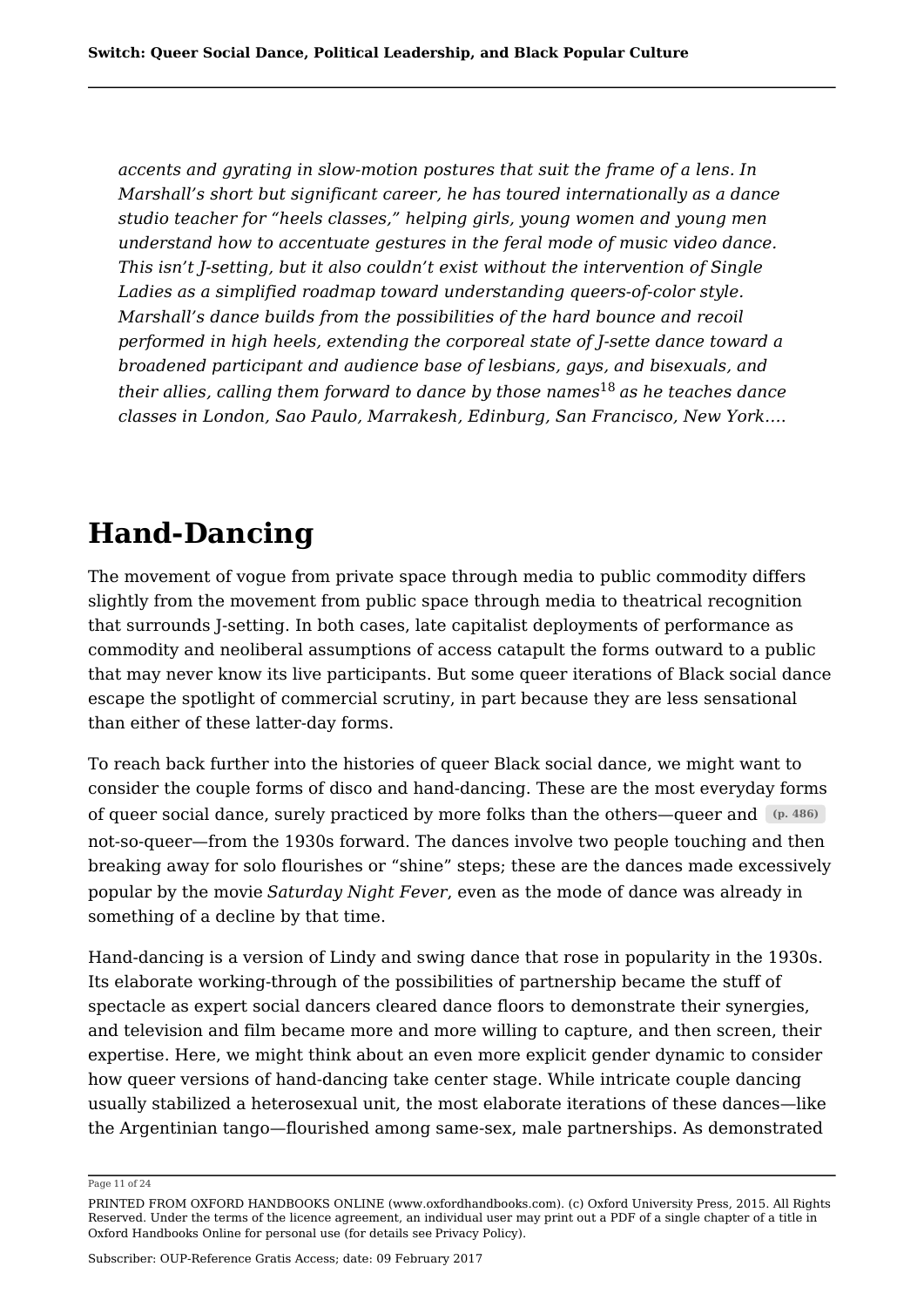by the spectacularization of queer J-setting, innovations in social dance forms largely register among men who have been socialized to claim ownership of intellectual material like movement sequences, or particular maneuvers. Women had little space to claim creative copyright, if that was ever an intention within social dance, and traditions of male authorship of material, borrowed from most every other realm of social exchange, also apply to social dance. So the work of Leon James and Al Minn continues a tradition of queer men demonstrating the virtuosic ends of something that should, by commonsense standards, involve the presence and performance of women.

James and Minn achieved a slight popularity as leading African American exponents of swing dancing in the 1930s and 1940s as members of Whitey's Lindy Hoppers. Their partnership continued as they achieved some visibility on television programming in the 1950s and 1960s. *The DuPont Show of the Week* of 1961 features the duo in 19demonstrations of "old time" Black social dance styles. The sequence ends with a Lindy hop, allowing the intimacy and rampant physicality of hand-held partner dancing. James and Minn were filmed dancing together variously; their expertise commanded the attention of the camera and onlookers gathered around them.

Hand-dancers practice at home or on the dance floor, and become expert through their repeated engagement with the form. These are the dances of Studio 54 in the 1980s and the Paradise Garage—wildly under-documented and under-theorized, but foundational to slightly more recognizable forms like Chicago Stepping. Stepping has deep roots in African American communities as a fancy dance for two, a public/private demonstration of partnership, flexibility, and improvisational elegance. Stepping is generally known as a heteronormative sort of form, designed for men and women to dance in couples. Still, we can find a strong and persistent strain of homosocial dance in these forms.

Stepping explores the smooth passage of energy in an elevated, ever-circular exploration of space and timing. While some sequences of hand-dancing or stepping can be practiced and repeated, the form is largely spontaneous in execution, with movement sequences discovered in the activity as it proceeds. A cool demeanor is always to be demonstrated. Overriding the social pressure to perform well, coolness enlivens the public **(p. 487)** performance. Watching, we are invited to consider the micro-choice-making embedded within each gentle tug of leader and follower, each turn and dip, unexpected pause, and triumphant spinning-out of long, extended passages of smooth velocity.

Some expert hand-dancing queers of color attended Paradise Garage and Studio 54 regularly in the 1980s. These same-sex couples would gather in less-crowded corners of the dance club, in a manner similar to that of the "Cat's Corner" often documented in accounts of the Savoy Ballroom in the 1930s. Hand-dancers seldom achieved name recognition among those they didn't already know, but their distinctive dancing set a

Page 12 of 24

PRINTED FROM OXFORD HANDBOOKS ONLINE (www.oxfordhandbooks.com). (c) Oxford University Press, 2015. All Rights Reserved. Under the terms of the licence agreement, an individual user may print out a PDF of a single chapter of a title in Oxford Handbooks Online for personal use (for details see Privacy Policy).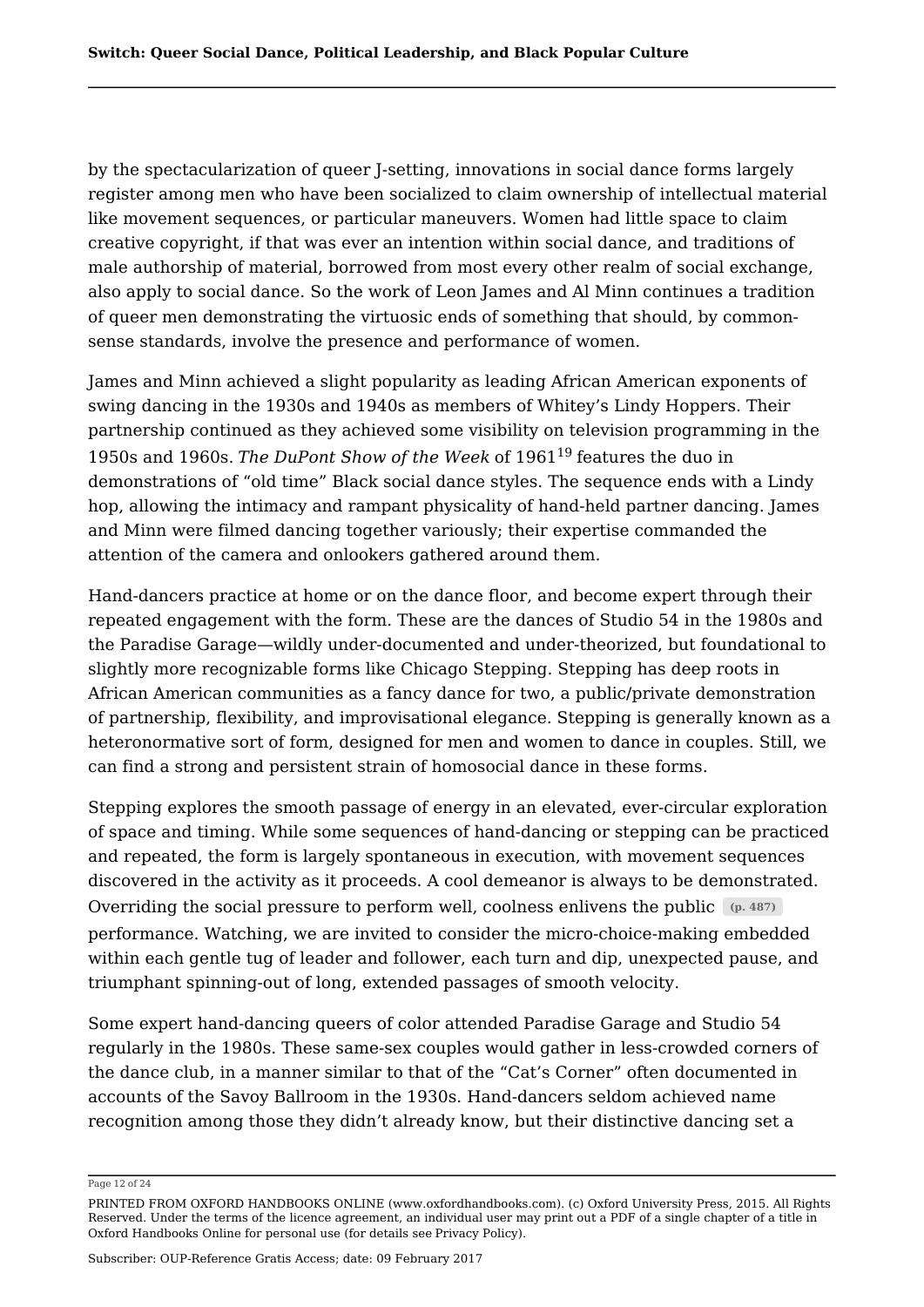standard of expertise in the social setting. Super-fast, accomplished duet improvisations emerged as casual performances, sometimes watched by other dancers, but usually acknowledged at a distance and without fanfare. Like James and Minn, these anonymous couples continued a tradition by which the best dancers stood apart from the crowd, to offer vibrant demonstration of the potentials of dance forms that others in the room practiced in simplified form. The expert same-sex dancers reminded the larger group that queer achievement through the embodied practice of dance could make a resistant aesthetic of expression manifest, even in the context of a nightclub setting.

Hand-dancing in Black social contexts continued to the end of the twentieth-century and well into the twenty-first. Chicago Steppin' became a recognizable couple form sometime in the 1980s, and grows in popularity aided by musical offerings and dance conventions dedicated to its practice. Emphatically social in its need for two touching participants, requiring physical contact in a way that neither J-setting nor voguing proscribe, Chicago Steppin' expands on the smooth construction of centripetal force by dancers gliding in intricate turning formations. Beloved by working-class and middle-class-aspirational dancers typically of middle to indeterminate age, this partnered sharing dance embraces innovations offered by its queer ancestors of Paradise Garage and couples like James and Minn.

#### *Chicago Steppin' Same-Sex Demonstration*

*DJ Rockin' Rodney Mack hosts an annual White Party for steppers from around the country. The event runs for a weekend, like other social dance conferences,* 20*and includes workshops and panels along with competitions and demonstrations. Scores of dancers gather in the host hotel for the scheduled events, which inevitably spill into scheduled and spontaneous afterparties around town. Video from the 2010 iteration of Detroit dance includes a remarkable demonstration sequence of men dancing together. Buoyed by their status as masters who can calmly improvise the movements that need to be seen by the group, the men enjoy an intimate dance encounter in public: testing rhythms and shifts of weight; finding holds and releases that allow for flourishes and unexpected accents; riding under and over the rhythms with fanciful drops to the knees and shifting slides that cross the floor. The first couple comes to be replaced by an adventurous trio of men who move, briefly, in ever-expanding geometric patterns. By the end of the clip ten men have entered the dance space, enlivening the hugely heteronormative dance floor surrounded by men and women clad in white with the queer presence of same-sex expression.*

Page 13 of 24

PRINTED FROM OXFORD HANDBOOKS ONLINE (www.oxfordhandbooks.com). (c) Oxford University Press, 2015. All Rights Reserved. Under the terms of the licence agreement, an individual user may print out a PDF of a single chapter of a title in Oxford Handbooks Online for personal use (for details see Privacy Policy).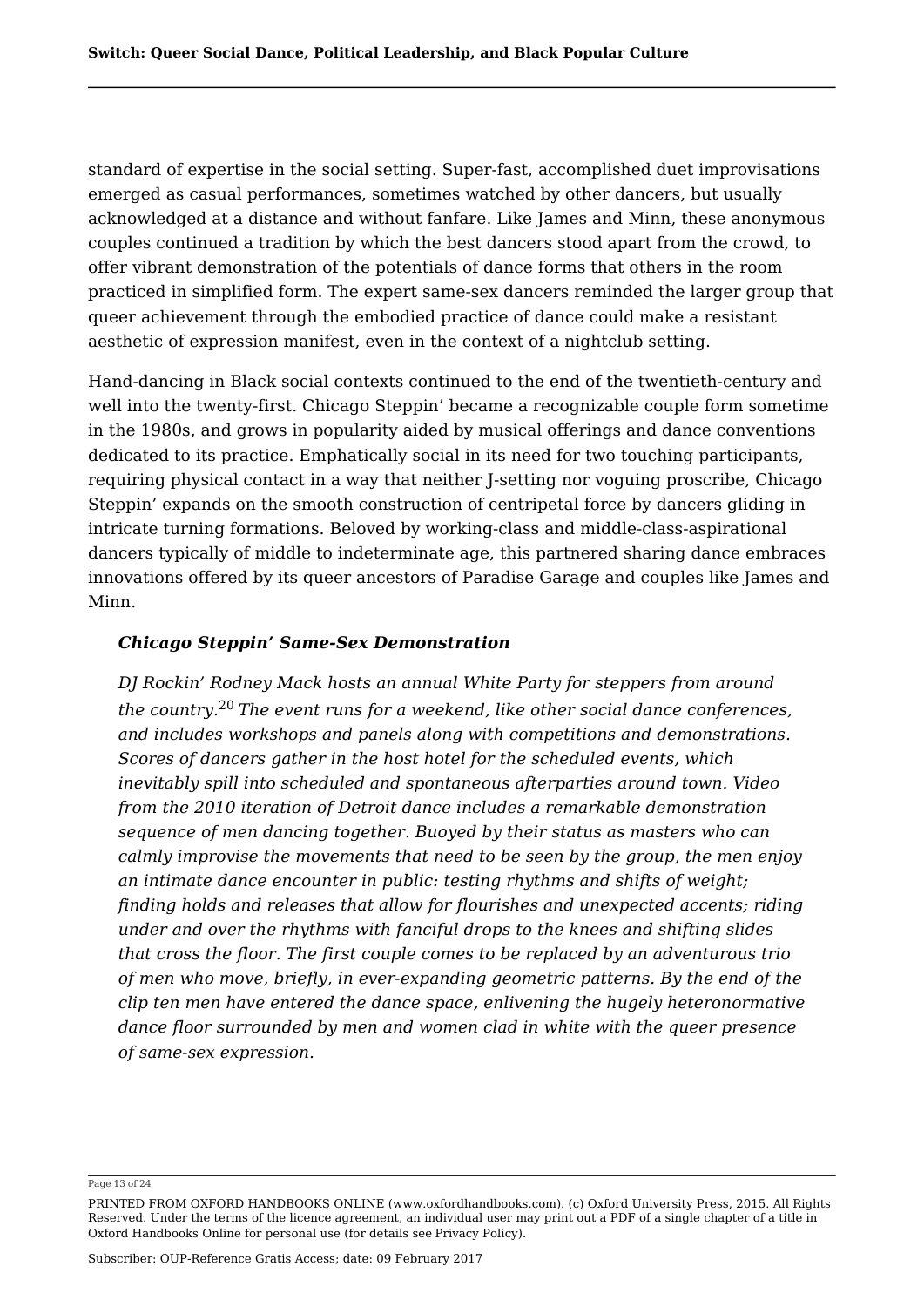## **(p. 488) Movements to Mainstream**

These queer social dance forms each have profound mainstream presences that continue to ripple outward in the twenty-first century. We've already mentioned *Saturday Night Fever* and the place of hand-dancing as public dance spectacle; John Travolta's closeted gay persona added a patina of queer attraction to his performance in the movie as the performative site of dance excellence to be emulated by all. Travolta's quasi-queer whiteness takes on the simplest versions of hand-dancing to offer a palatable form that could be approached by dancers who saw the movie and wanted to act it out themselves. While the complexities of spontaneous hand-dancing are removed for the sake of the performer and the film sequencing, the dance arrives in stunning simple choreography created by queer African American dancemaker Lester Wilson.<sup>21</sup> Watching, we witnesses are encouraged to notice only how smooth, sexy, and confident the dancers seem to be in this form.

Simplification was also crucial for the entry of voguing into the broadest mainstream, as we all know from Madonna's song and dance of 1990. Madonna wanted to try to vogue herself, as a dancer, and she performed an ultra simplistic sort-of-approximation of the form as a repeatable, prefigured sequence of gestures. Of course, voguing in context needs to be spontaneous and balanced as active, competitive gesture and display of ability; doing the dance on a stage for an audience without participating competitors removes much of the foundational ethos for the existence of the form. But we might notice Madonna's willingness to try something so very far from her own experience, and in that effort, she models our collective access to these dance gestures.

Beyoncé's work with J-setting can open a conversation about engagement with Black social dance forms and appropriation. It can be a simple correlative to designate any white presence within Black expressive culture as appropriation, with all of the negative connotations that might surround asymmetrical access to distribution and celebrity. Madonna appropriates voguing, but is that also what happens when Beyoncé J-settes in the video for her song "Single Ladies"? Various bloggers have weighed in on Beyoncé's frequent references to lesser-known forms of performance that she brings to a mainstream public by way of her concerts and music videos. Is this appropriation symmetrical to that of Madonna's?

I want to consider engagement with cultural form as a useful analytic of social exchange across difference. Appropriation might always be about the relationship among a powerful actor and a weak actor and the reification of structural asymmetries that keep each actor in their role. Appropriation seems to be already done and complete in its

Page 14 of 24

PRINTED FROM OXFORD HANDBOOKS ONLINE (www.oxfordhandbooks.com). (c) Oxford University Press, 2015. All Rights Reserved. Under the terms of the licence agreement, an individual user may print out a PDF of a single chapter of a title in Oxford Handbooks Online for personal use (for details see Privacy Policy).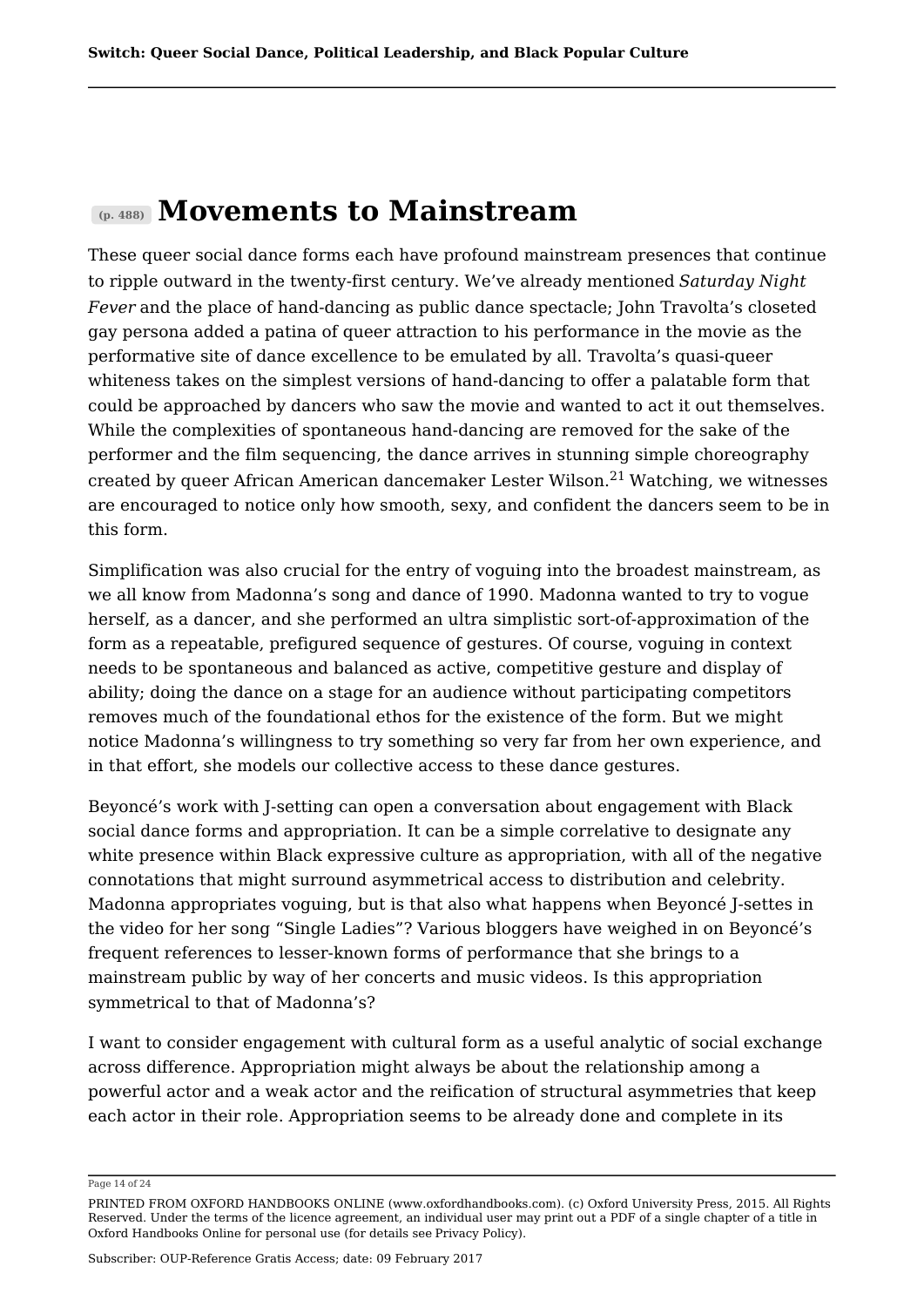execution, leaving little space for the consideration of the quality of exchange. In noting Madonna's, or Beyoncé's, engagement with these queer Black forms of dance, maybe we can begin to think about how these artists are physically invested in these practices, and the quality of their actual performance gestures within these forms. Beyoncé is a powerful performer, and can J-sette convincingly alongside, at least, the college groups and queer dance teams that produced the form. Madonna is a less experienced voguer, **(p. 489)** and could not survive a competition in the form, except possibly by a rank amateur. Both of these artists engage these dance forms, and, yes, **appropriate** them for stage performance and music videos. But in thinking through the performances of Madonna, Beyoncé, and Travolta, and their physical engagement in these dance forms, we might learn more about what constitutes successful deployment of these queer gestures and the quality of their character as dance.

For an obvious example of failed appropriation and poor engagement with Black social dance, we turn briefly to Miley Cyrus's performance on the Video Music Awards from 2013. Here again, many bloggers have registered harsh critiques of Cyrus's attempts to engage Black social dance.<sup>22</sup> Perhaps most interesting amid the swirl of largely appropriate critique leveled against this failed performance is the presence of talented Jsetters from Albany State University and Alabama State University alongside performers 2-Chains and Kendrick Lamar later in the same sequence. The presence of these dancers hugely complicates a general concern surrounding "twerking" in public. While Cyrus is gross and awkward, trashy and indistinct in her physical gestures, slightly uncomfortable, unstructured, and profoundly uncool, the J-setters who appear later in the sequence offer powerful, rhythmically sophisticated, and structurally confident renderings of their group choreography. And while the J-setting choreography is surely heteronormalized, and possibly aligned with the vague terms of "twerking" as a social dance practice, it also holds space for the agency of its dancers to bring forth undeniably potent physical statements of presence.

The dance *switches*. When Black social dance allows its participants to demonstrate their physical abilities outside normative presumptions, it inevitably draws on its queer ancestral hauntings. Travolta, Madonna, and Beyoncé each offer mainstream versions of queer dance forms. Their socially inscribed status as celebrity leaders of popular culture encourages mainstream participation in these queer gestures. (Notably, Beyoncé's introduction to J-setting came via queer-aligned male artists JaQuel Knight and Frank Gatson, affiliating the video with gay performances of the form rather than the college women performer's original instantiations.) $^{23}$  The queers-of-color commons that allowed for the emergence of the dance forms becomes implicated in these mainstream performances, even as the actual presence of queer people in all of our variety remains diminished. In the *switch* from queer to mainstream, heteronormative bodies—including

Page 15 of 24

PRINTED FROM OXFORD HANDBOOKS ONLINE (www.oxfordhandbooks.com). (c) Oxford University Press, 2015. All Rights Reserved. Under the terms of the licence agreement, an individual user may print out a PDF of a single chapter of a title in Oxford Handbooks Online for personal use (for details see Privacy Policy).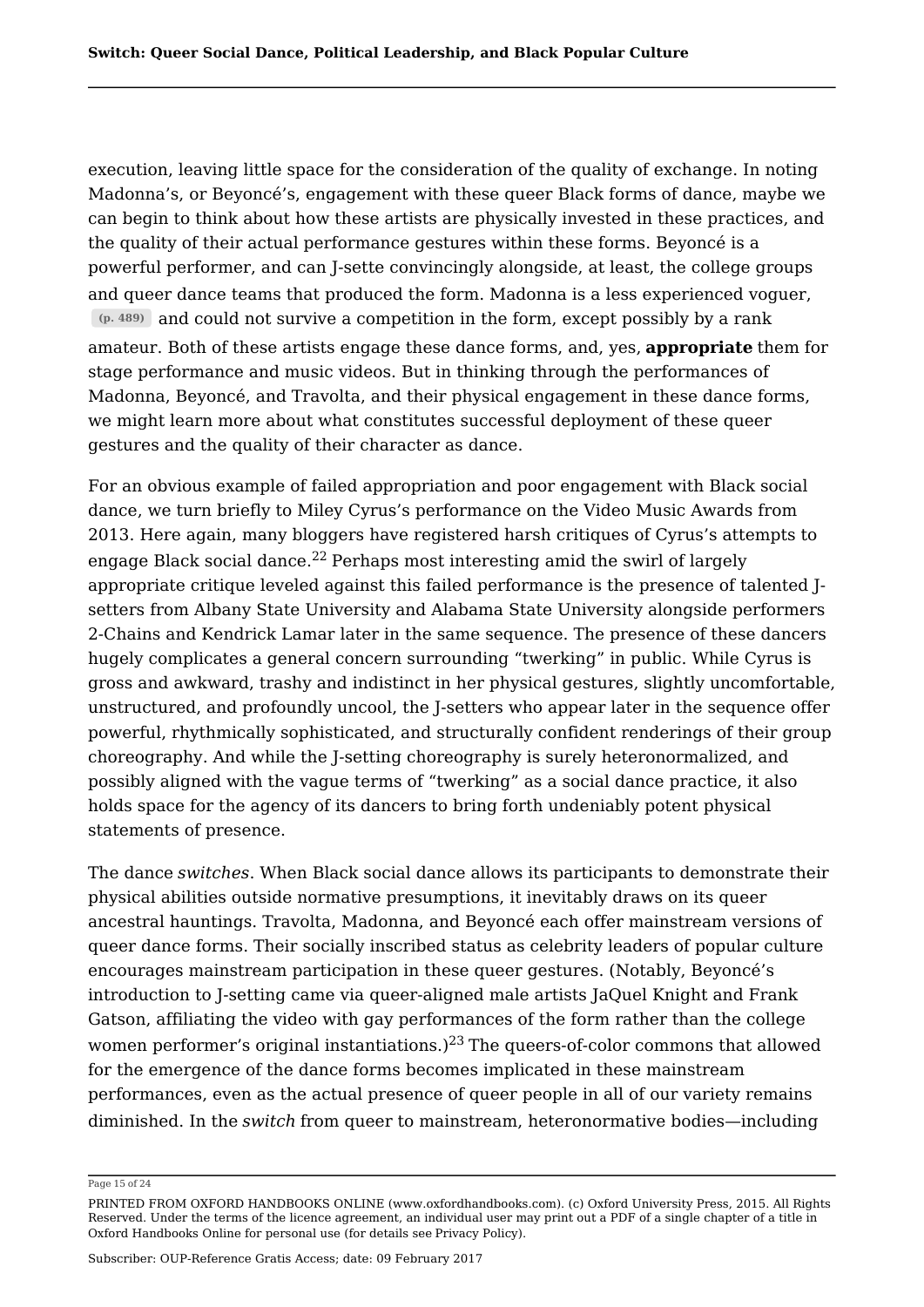Travolta's closeted persona—move these dances outward, toward their larger impact on a general population of dancers.

# **The Spectacle of Black Social Dance Performance and the State**

So we see how vestiges of these queer dance forms arrive in mainstream iterations among entertainers, but what happens when they also show up in the movements of our **(p. 490)** political leaders? What happens when politicians of the United States dance? To end this chapter, we raise questions around the ways in which Black social dances are deployed to create a narrative of munificent cultural pluralism, rooted in the dances and music of a Black body politic, which are called upon to provide evidence of national progress and inclusion (a liberal horizon of inevitable self-correction), even as the Black Lives Matter movement lays bare unequal treatments in economic possibility and unequal prospects before the law for African Americans. We note that these social dances arrive whether there are Black people present or not. Disentangled from the identity politic evidenced by the queers-of-color who originated these dances, the dances do the work of suggesting physical familiarity with Black modes of expression, and the implicit rhetoric of neoliberal freedom to dance as a Black American for any who would do an electric slide or attempt to Harlem shake.

Presidential inauguration parties of the latter half of the twentieth century offer startling evidence of Black social dance and musicality deployed to stabilize narratives of cultural diversity. Ronald Reagan allowed breakdancing to arrive as "official entertainment" for his second inaugural festivities in 1985; he smiled and giggled as a group of young performers offered their best versions of popping, locking, uprock, and floorwork.<sup>24</sup> Supporters of Presidents Reagan, both Bushes, Clinton, and Obama all performed the electric slide during inaugural celebrations. These inclusions of Black social dance drawn from opposite ends of a political spectrum confirm a usefulness of Black dance as a signal of active cultural exchange.

While the New York City Breakers' inclusion at Reagan's inauguration festivities could easily be viewed as appropriation by the state, especially in this case of cultural production as resistance to the lack of cultural opportunity offered by a political mainstream, some dancing by politicians is not depicted or received as appropriation at the level of state involvement. For example, videos from Secretary of State Hilary Clinton's tour of South Africa in 2012 capture how she engaged in the social dances of events she attended. Clinton did not shy away from the physical implications of her

Page 16 of 24

PRINTED FROM OXFORD HANDBOOKS ONLINE (www.oxfordhandbooks.com). (c) Oxford University Press, 2015. All Rights Reserved. Under the terms of the licence agreement, an individual user may print out a PDF of a single chapter of a title in Oxford Handbooks Online for personal use (for details see Privacy Policy).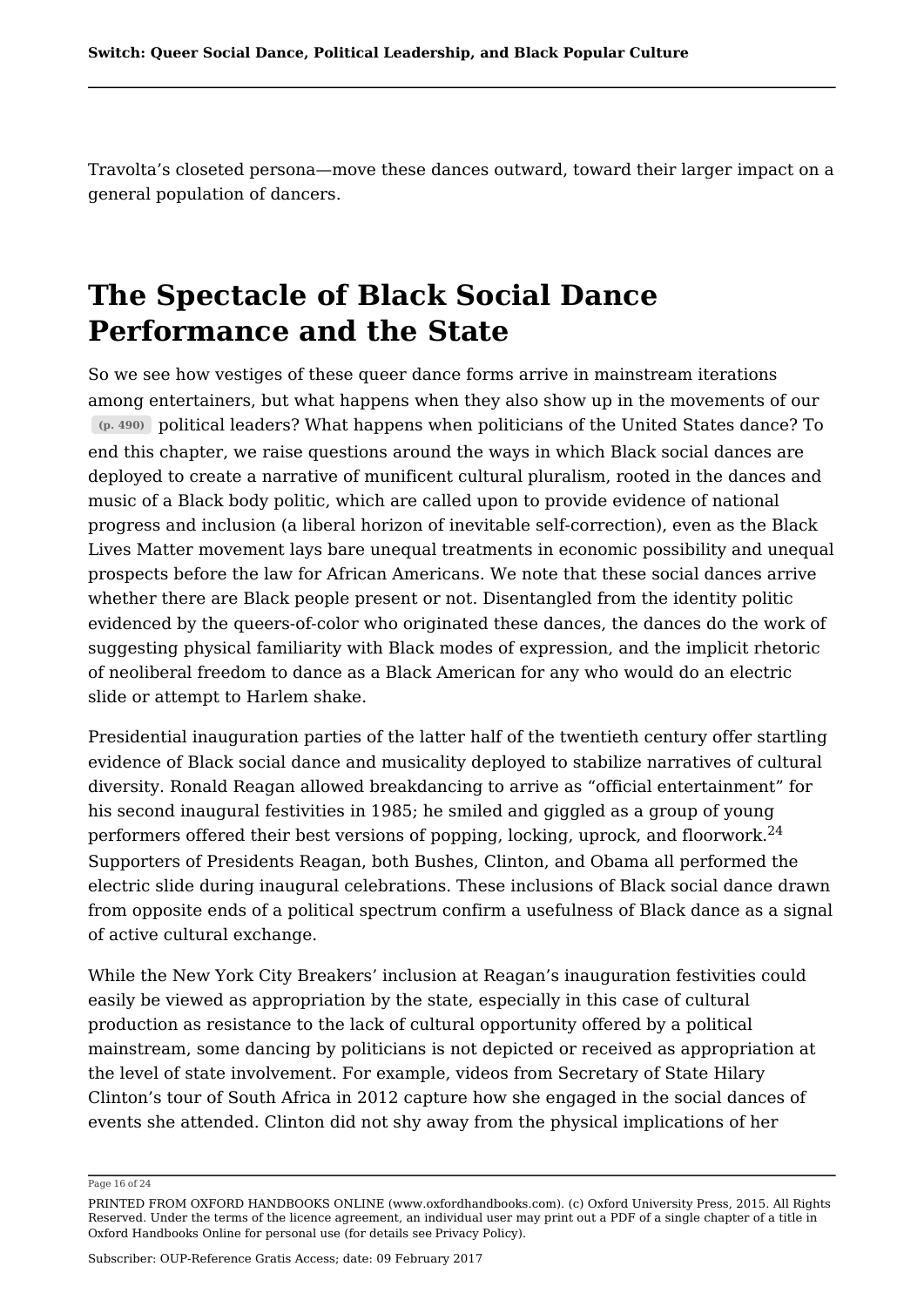movements alongside Black South African dancers and entertainers. Her willingness to engage the dancing caused a flurry of uncomfortable speculation from white American pundits who wondered that she might be "going native."<sup>25</sup> Could the former First Lady and future presidential candidate really enjoy this potentially homoerotic physical expression of Africanist derivation? Could her dancing alongside Black African women be normalized enough to withstand critiques of its unseemliness?

More recently, Michelle Obama has modeled a dancing United States politic with her Let's Move campaign.<sup>26</sup> Here, we might consider the terms of acceptability for Black social dance, already haunted by queer innovation, as a physical resource of White House embodiment. Obama's dancing engages the appropriate "battle mask" that articulates excellence in some Black social dance forms. Note carefully the fleeting moment in the first video from the Let's Move campaign demonstrates that the First Lady's deepened engagement with the Dougie. Indeed, Obama has become something of "the dancing First Lady," and she is gently allowing that persona to be a Black woman's dancing self. She moves in steady progression from the Let's Move video, where she very much protected **(p. 491)** her amateur dance status in order to not overwhelm a nation that tends to be suspicious of expressive physical ability, into a campy queer mode in her work with Jimmy Fallon in drag, as they demonstrated "mom dancing" in a couple of popular appearance/videos. $^{27}$  In these videos, we note her more confident approach to her own dancing, the references to dancing star Beyoncé's excellence, well beyond their combined abilities, and also the end of the skit, with a narrative that privileges her deepened engagement with Black social dance by literally knocking Fallon's character from the stage.<sup>28</sup> 28

Finally, we can also note Obama in full physical presence, dancing alongside Ellen DeGeneres and a group of professional dancers. Here, we witness her competence as a Black social dancer, able to make rhythmic distinctions, provide accents and emphases at her will, and a fully present status in the movements choreographed for the occasion. She becomes herself more and more, it seems, and that self is actively engaged in Black social dance. 29

*Switch.* In this, the state dances Black, and it engages queer presence in the hauntings that produce its dances. Queer ancestral legacies in motion, haunting and enlivening the straight dance. Queer presence might be marginalized and spectacularized by the archive, a funny, contradictory trick that simultaneously celebrates and demeans. But as these gestures of resistant queer expression find their way onto the bodies of our shared dancing, and into the physical references offered by our political leaders, we are more and more present in unanticipated provocation; queer presence sparkles in these dance, in embodied reference to queers in the world. These fugitive placeholders of queer dance

Page 17 of 24

PRINTED FROM OXFORD HANDBOOKS ONLINE (www.oxfordhandbooks.com). (c) Oxford University Press, 2015. All Rights Reserved. Under the terms of the licence agreement, an individual user may print out a PDF of a single chapter of a title in Oxford Handbooks Online for personal use (for details see Privacy Policy).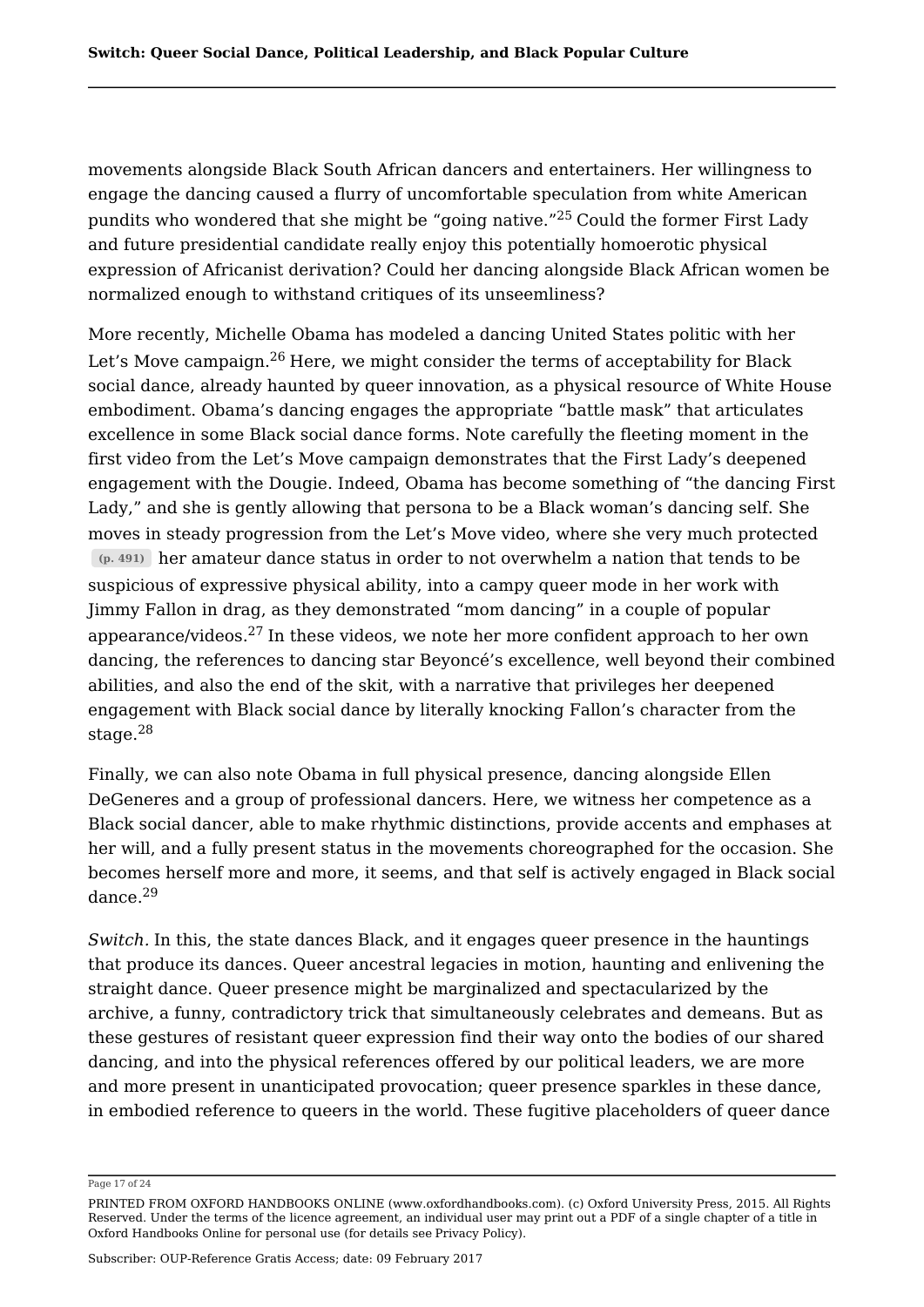haunt heteronormative mainstream performances, referencing hidden, forgotten, ancestral, and discarded histories of queer Black social dance. These hauntings demand our embodied attention even as they dissipate through gesture. We see it sometimes; we feel its unruly and joyous call to embodied voicing. In that moment we *switch*, and the light comes on, fugitive or not, and queers-of-color make space for physical dissidence and creative expression.

# **Acknowledgments**

Special thanks to Raquel Monroe, Charmian Wells, the Choreography and Corporeality working group of the IFTR, and especially to Randy Martin, whose example as an engaged academic activist artist inspires us all.

## **References**

"2015 Rodney Mack White Party." 2015. *chistepper.com*. **http://chistepper.com/tag/ rodney-mack-white-party/**. Last modified June 23, 2015. Accessed April 10, 2016.

"Al Minns and Leon James on DuPont Show of the Week." 2007. *youtube.com*. **https:// www.youtube.com/watch?v=KJsBa2u9aMQ**. Last modified January 17, 2007. Accessed April 10, 2016.

**(p. 494)** Alvarez, Alex. 2013. "How J-Setting Is Changing Pop Culture." ABC News. **http:// abcnews.go.com/ABC\_Univision/Entertainment/sette-dance-moves-lovedknowing/story?id=19041546**. Accessed April 4, 2016.

Belmar, Sima. 2016. "Behind the Screens: Race, Space, and Place in Saturday Night Fever." In *The Oxford Handbook of Screendance Studies*, edited by Douglas Rosenberg, 461–480. New York: Oxford University Press, 2016.

Bench, Harmony. 2013. "'Single Ladies' Is Gay: Queer Performances and Mediated Masculinities on YouTube." In *Dance on Its Own Terms: Histories and Methodologies*, edited by Melanie Bales and Karen Eliot, 127–153. New York: Oxford University Press, 2013.

*Big Freedia: Queen of Bounce*. 2013. Fuse Network. Directed by Jeremy Simmons. World of Wonder.

Butler, Judith. 1993. "Gender Is Burning: Questions of Appropriation and Subversion." In *Bodies That Matter On the Discursive Limits of "Sex,"* 121–140. New York: Routledge.

Page 18 of 24

PRINTED FROM OXFORD HANDBOOKS ONLINE (www.oxfordhandbooks.com). (c) Oxford University Press, 2015. All Rights Reserved. Under the terms of the licence agreement, an individual user may print out a PDF of a single chapter of a title in Oxford Handbooks Online for personal use (for details see Privacy Policy).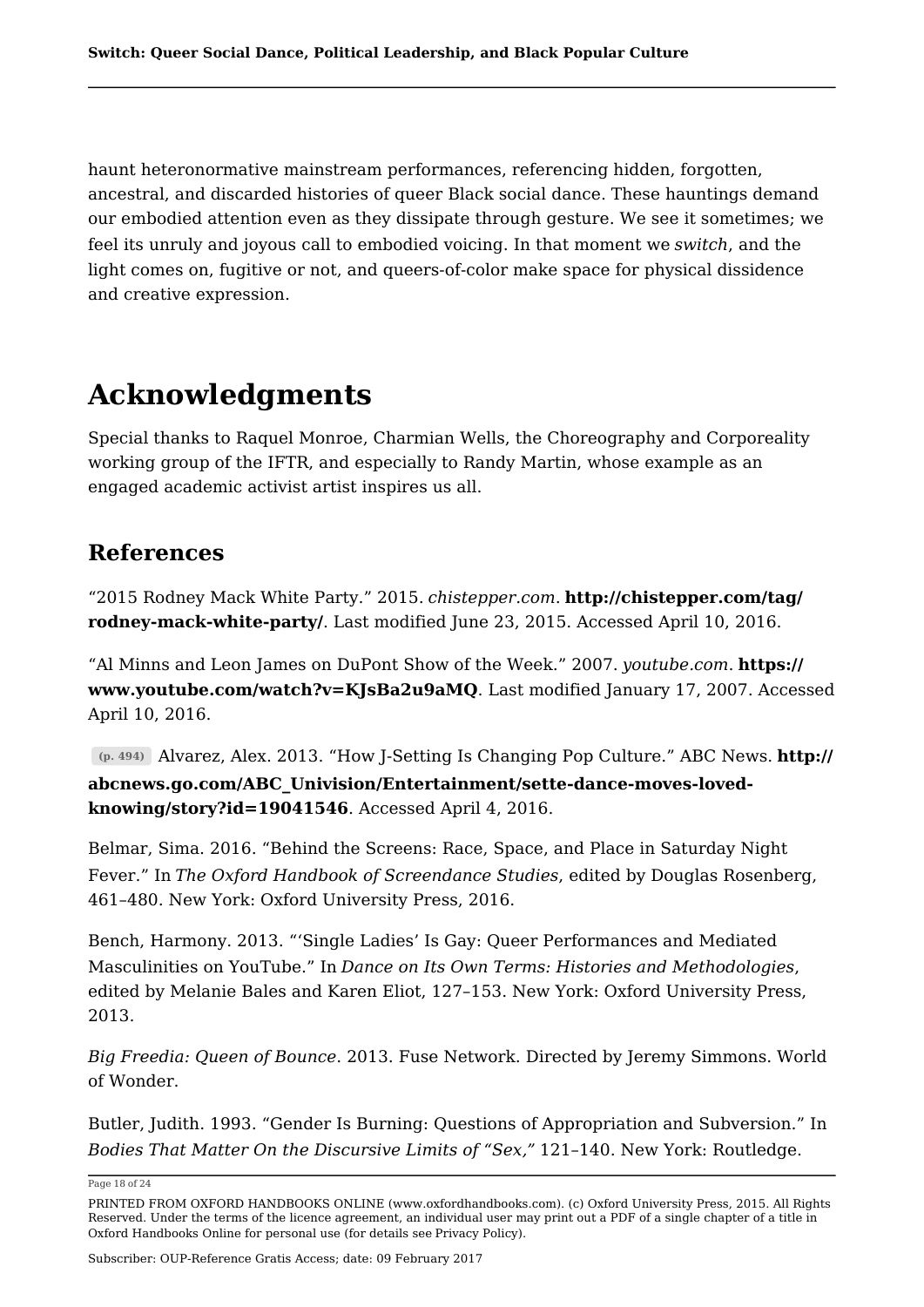DeFrantz, Thomas. 2012. "Unchecked Popularity: Neoliberal Circulations of Black Social Dance." In *Neoliberalism and Global Theatres: Performance Permutations*, edited by Lara Nielsen and Patricia Ybarra, 128–142. New York: Palgrave Macmillan.

DeFrantz, Thomas F. 2016. "Bone-Breaking, Black Social Dance, and Queer Corporeal Orature." *The Black Scholar* 46, no. 1: 66–74.

DeFrantz, Thomas F., and Anita Gonzalez, eds. 2014. *Black Performance Theory*. Durham, NC: Duke University Press.

"Ellen and Michelle Obama Break It Down." 2015. *youtube.com*. **https:// www.youtube.com/watch?v=UZO5q0B5wfw**. Last modified March 13, 2015. Accessed April 10, 2016.

"Evolution of Mom Dancing (w/ Jimmy Fallon and Michelle Obama) (Late Night with Jimmy Fallon). 2013. *youtube.com.* **https://www.youtube.com/watch?v=Hq-URl9F17Y**. Last modified February 22, 2013. Accessed April 10, 2016.

"Evolution of Mom Dancing Part 2 (w/ Jimmy Fallon and Michelle Obama)." 2015. *youtube.com*. **https://www.youtube.com/watch?v=\_qWuOtP9eZE**. Last modified April 2, 2015. Accessed April 10, 2016.

Harper, Philip Bryant. 1994. "'The Subversive Edge': Paris Is Burning, Social Critique, and the Limits of Subjective Agency." *Diacritics* 24, no. 2–3, Critical Crossings (Summer– Autumn): 90–103.

"Hillary Clinton Dancing in South Africa Caught on Camera." 2015. *huffington post.com*. **http://www.huffingtonpost.com/2012/08/08/hillary-clinton-dancingvideo\_n\_1754275.html**. Last modified August 8, 2015. Accessed April 10, 2016.

hooks, bell. 1992. "Madonna: Plantation Sister or Soul Sister?" In *Black Looks: Race and Representation*, 157–164. Boston, MA: South End Press.

"J-Setting." *Wikipedia.org*. **https://en.wikipedia.org/wiki/J-Setting**. Accessed April 10, 2016.

Lemire, Jonathon. 2012. "Hillary Clinton Dances the Night Away at a Party in South Africa." *nydailynews.com*, August 8, 2012. **http://www.nydailynews.com/news/politics/ watch-hillary-clinton-dances-night-party-south-africa-article-1.1131483**.

"Let's Move." **http://www.letsmove.gov/**. Accessed April 10, 2016.

Page 19 of 24

PRINTED FROM OXFORD HANDBOOKS ONLINE (www.oxfordhandbooks.com). (c) Oxford University Press, 2015. All Rights Reserved. Under the terms of the licence agreement, an individual user may print out a PDF of a single chapter of a title in Oxford Handbooks Online for personal use (for details see Privacy Policy).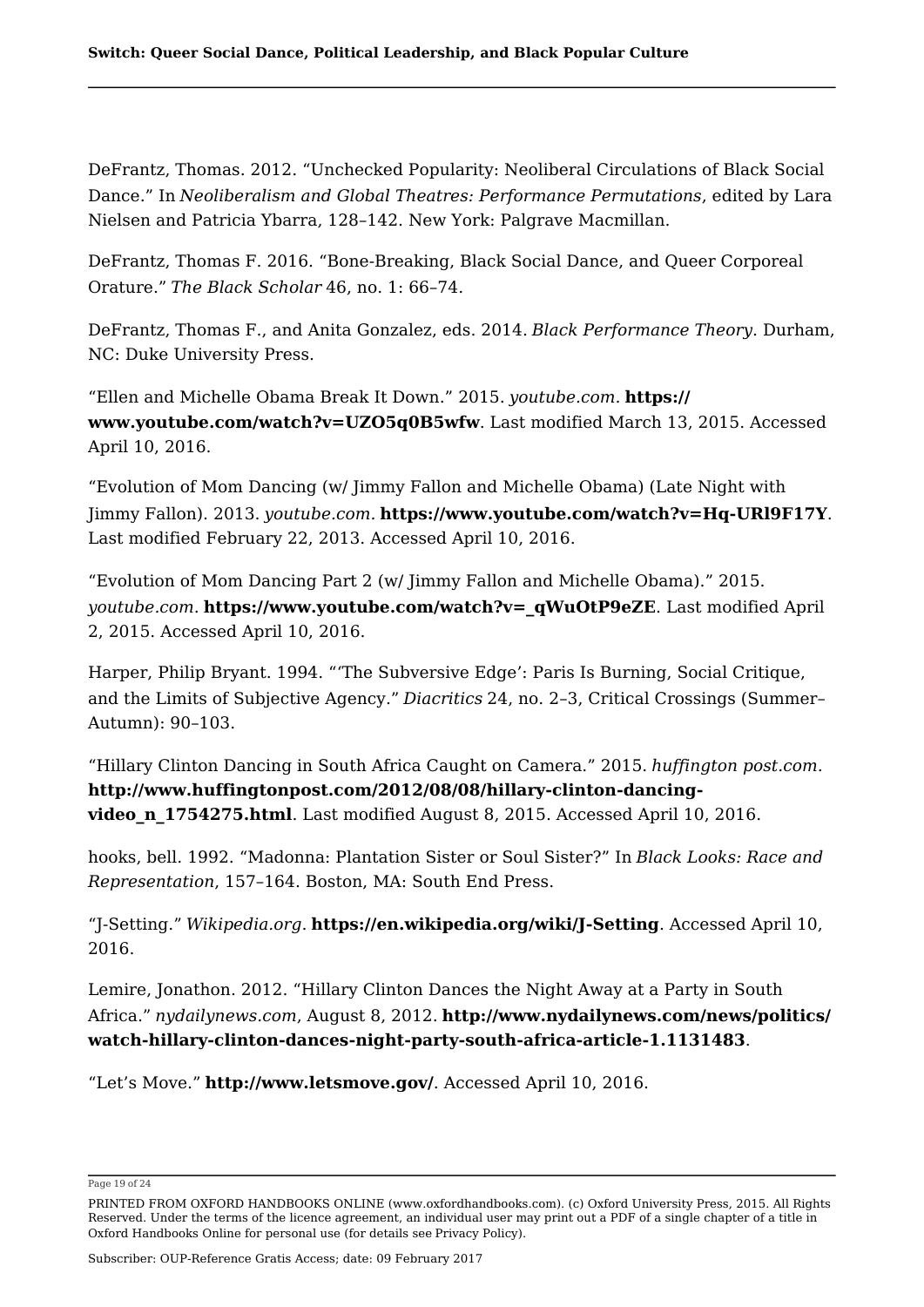Makarechi, Kia. 2013. "Miley Cyrus Brings Her Race Problem to the VMA's." *Huffington Post*, August 26, 2013. **http://www.huffingtonpost.com/kia-makarechi/mileycyrusracevmas\_b\_3817286.html**. Accessed April 10, 2016.

"NYC Breakers: Breakdancing for the President." 2008. *youtube.com*. **https:// www.youtube.com/watch?v=5oUarccor30**. Last modified July 14, 2008. Accessed April 10, 2016.

**(p. 495)** "On Miley Cyrus and Racism." 2013. *The Belle Jar*. **https://bellejar.ca/ 2013/08/26/on-miley-cyrus-and-racism/**. Last modified August 26, 2013. Accessed April 10, 2016.

Osenlund, Kurt. 2015. "Globe Strutter: Choreographer Yanis Marshall, in Heels and in Demand." *Out Magazine*, July 9, 2015. **http://www.out.com/entertainment/2015/7/09/ globe-strutter-choreographer-yanis-marshall-heels-and-demand**. Accessed April 10, 2016.

*Paris Is Burning*. 1991. Directed by Jennie Livingston. Off-White Productions.

Radical Faggot: Black Knowledge Queer Justice. "Vogue Studies." **https:// radfag.wordpress.com/tag/vogue-studies/**. Accessed April 10, 2016.

Rivas, Jorge. 2016. "A Beautiful Act of Resistance in the Face of a Terrible Law in North Carolina." *Fusion.net*. **http://fusion.net/story/285177/**

its important to see black trans woman unfraid of police and policing. Last modified March 25, 2016. Accessed April 10, 2016.

Rudolph, Christopher. 2013. "Yanis Marshall and Dancers Dance to Spice Girls Around Paris (VIDEO)." *Huffington Post*, July 24, 2013. **http://www.huffingtonpost.com/ 2013/07/24/yanis-marshall-spice-girls-paris\_n\_3645796.html**. Accessed April 10, 2016.

Shorey, Eric. 2016. "Leiomy Maldano is the Wonder Woman of Vogue." *Oxygen.com*. **http://www.oxygen.com/blogs/an-interviewer-with-legendary-vogue-dancerleiomy-maldonado**. Last modified January 27, 2016. Accessed April 10, 2016.

Sidiqi, Ayeesha. 2013. "Can the White Girl Twerk?" *The New Inquiry Magazine*, September 5, 2013. **http://thenewinquiry.com/essays/can-the-white-girl-twerk**. Accessed April 10, 2016.

Sun, Feifei. 2014. "Diary of a Dance Troupe: A Deep Look at Alabama's Prancing Elites." *Time Magazine*, June 4, 2014. **http://time.com/3809687/prancing-elites-dancetroupe/**. Accessed April 10, 2016.

Page 20 of 24

PRINTED FROM OXFORD HANDBOOKS ONLINE (www.oxfordhandbooks.com). (c) Oxford University Press, 2015. All Rights Reserved. Under the terms of the licence agreement, an individual user may print out a PDF of a single chapter of a title in Oxford Handbooks Online for personal use (for details see Privacy Policy).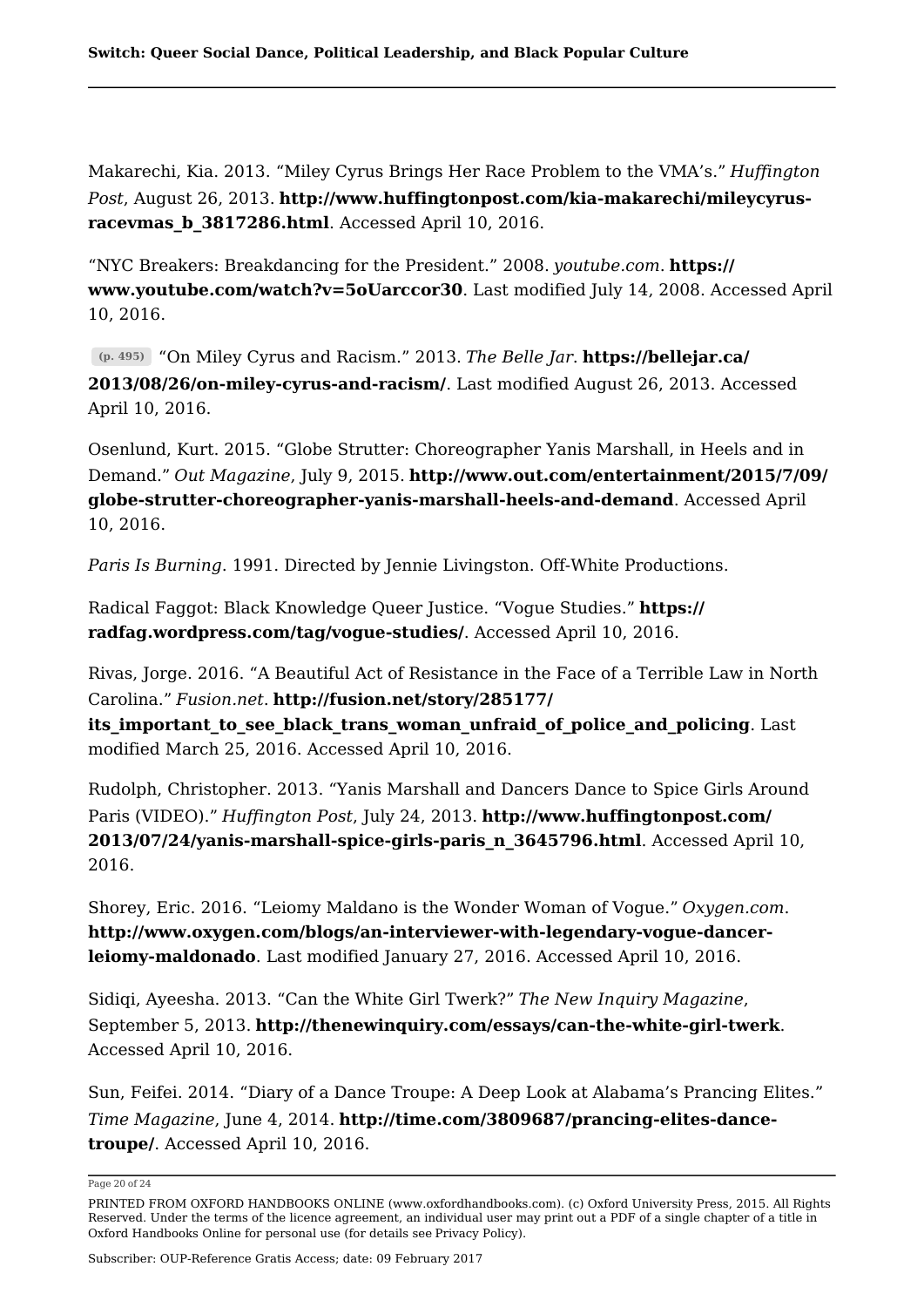Thompson, Robert Farris. 1990. "Kongo Influences on African American Artistic Culture." In *Africanisms in American Culture*, edited by Joseph E. Holloway, 148–184. Bloomington: Indiana University Press.

"Yanis Marshall." **http://www.yanismarshall.com/**. Accessed April 10, 2016. **(p. 496)**

### **Notes:**

(1.) Jennie Livingston, dir. *Paris Is Burning* (Off-White Productions, 1991).

(2.) bell hooks, "Madonna: Plantation Sister or Soul Sister?" in *Black Looks: Race and Representation* (Boston, MA: South End Press, 1992), 157–164; Philip Bryant Harper, "'The Subversive Edge': Paris Is Burning, Social Critique, and the Limits of Subjective Agency," *Diacritics* 24, no. 2–3, Critical Crossings (Summer–Autumn, 1994): 90–103; Thomas F. DeFrantz, "Bone-Breaking, Black Social Dance, and Queer Corporeal Orature," *The Black Scholar* 46, no. 1 (2016): 66–74.

(3.) Judith Butler describes "realness" in *Paris is Burning* as the performer's "ability to compel belief, to produce the naturalized effect," as the result of an "embodiment of norms." The "real," in this context, hides the *switch* across gender or sexual identities. See Butler, "Gender Is Burning: Questions of Appropriation and Subversion," in *Bodies That Matter On the Discursive Limits of "Sex"* (New York: Routledge, 1993), 121–140.

(4.) Venus Xtravaganza, a subject of the film, was murdered by an unknown assailant before the film's release. Her killer has not been found.

(5.) Thomas DeFrantz, "Unchecked Popularity: Neoliberal Circulations of Black Social Dance," in *Neoliberalism and Global Theatres: Performance Permutations* (New York: Palgrave Macmillan, 2012), 128–142.

(6.) The radical faggot website clearly intends to promote a politically progressive, social justice–conscious method of performance practice and community engagement, particularly tilted toward a queers of color commons.

(7.) Eric Shorey, "Leiomy Maldonado Is the Wonder Woman of Vogue." *Oxygen.com*, last modified January 27, 2016, http://www.oxygen.com/blogs/an-interviewer-with-legendaryvogue-dancer-leiomy-maldonado.

(8.) Jorge Rivas, "A Beautiful Act of Resistance in the Face of a Terrible Law in North Carolina," *fusion.net*, last modified March 25, 2016, accessed April 10, 2016, http://

Page 21 of 24

PRINTED FROM OXFORD HANDBOOKS ONLINE (www.oxfordhandbooks.com). (c) Oxford University Press, 2015. All Rights Reserved. Under the terms of the licence agreement, an individual user may print out a PDF of a single chapter of a title in Oxford Handbooks Online for personal use (for details see Privacy Policy).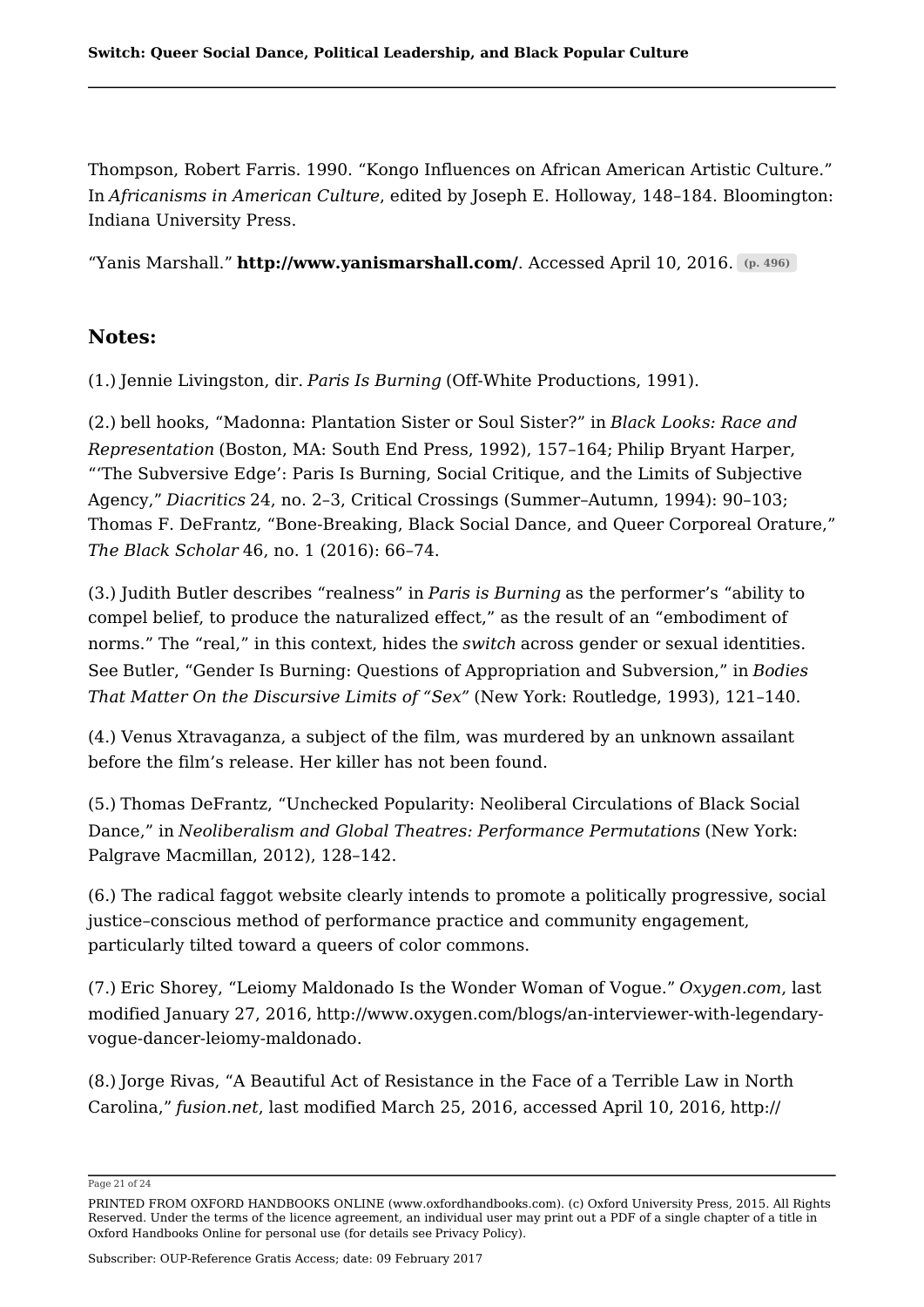fusion.net/story/285177/ its important to see black trans woman unfraid of police and policing.

(9.) Robert Farris Thompson, "Kongo Influences on African American Artistic Culture," in *Africanisms in American Culture*, ed. Joseph Holloway (Bloomington: Indiana University Press, 1990), 161–163.

(10.) "J-Setting." *Wikipedia.org*, accessed April 10, 2016, https://en.wikipedia.org/wiki/J-Setting.

(11.) *Big Freedia: Queen of Bounce*, Fuse Network, directed by Jeremy Simmons (2013; World of Wonder).

(12.) https://en.wikipedia.org/wiki/J-Setting.

(13.) Among many examples easily found on youtube, see "J-setting to the DJ Sedrick beat Part 1. at Piedmont Park in Atlanta, Ga. on Sunday, August 31, 2014," *youtube.com*, last modified September 24, 2014, accessed April 10, 2016,. https://www.youtube.com/watch? v=fXGAJTK9Z\_M.

(14.) Feifei Sun, "Diary of a Dance Troupe: A Deep Look at Alabama's Prancing Elites," *Time*, June 4, 2014, http://time.com/3809687/prancing-elites-dance-troupe/

(15.) "Yanis Marshall," accessed April 10, 2016, http://www.yanismarshall.com/.

(16.) Harmony Bench, "'Single Ladies' Is Gay: Queer Performances and Mediated Masculinities on YouTube," in *Dance on Its Own Terms: Histories and Methodologies*, eds. Melanie Bales and Karen Eliot (New York: Oxford University Press, 2013), 127–153.

(17.) Christopher Rudolph, "Yanis Marshall and Dancers Dance to Spice Girls Around Paris (VIDEO)," *Huffington Post*, July 24, 2013, http://www.huffingtonpost.com/ 2013/07/24/yanis-marshall-spice-girls-paris\_n\_3645796.html.

(18.) Kurt Osenlund, "Globe Strutter: Choreographer Yanis Marshall, in Heels and in Demand," *Out Magazine*, July 9, 2015, http://www.out.com/entertainment/2015/7/09/ globe-strutter-choreographer-yanis-marshall-heels-and-demand

(19.) "Al Minns and Leon James on DuPont Show of the Week," *youtube.com*, last modified January 17, 2007, https://www.youtube.com/watch?v=KJsBa2u9aMQ.

(20.) "2015 Rodney Mack White Party," *chistepper.com*, last modified June 23, 2015, http://chistepper.com/tag/rodney-mack-white-party/.

Page 22 of 24

PRINTED FROM OXFORD HANDBOOKS ONLINE (www.oxfordhandbooks.com). (c) Oxford University Press, 2015. All Rights Reserved. Under the terms of the licence agreement, an individual user may print out a PDF of a single chapter of a title in Oxford Handbooks Online for personal use (for details see Privacy Policy).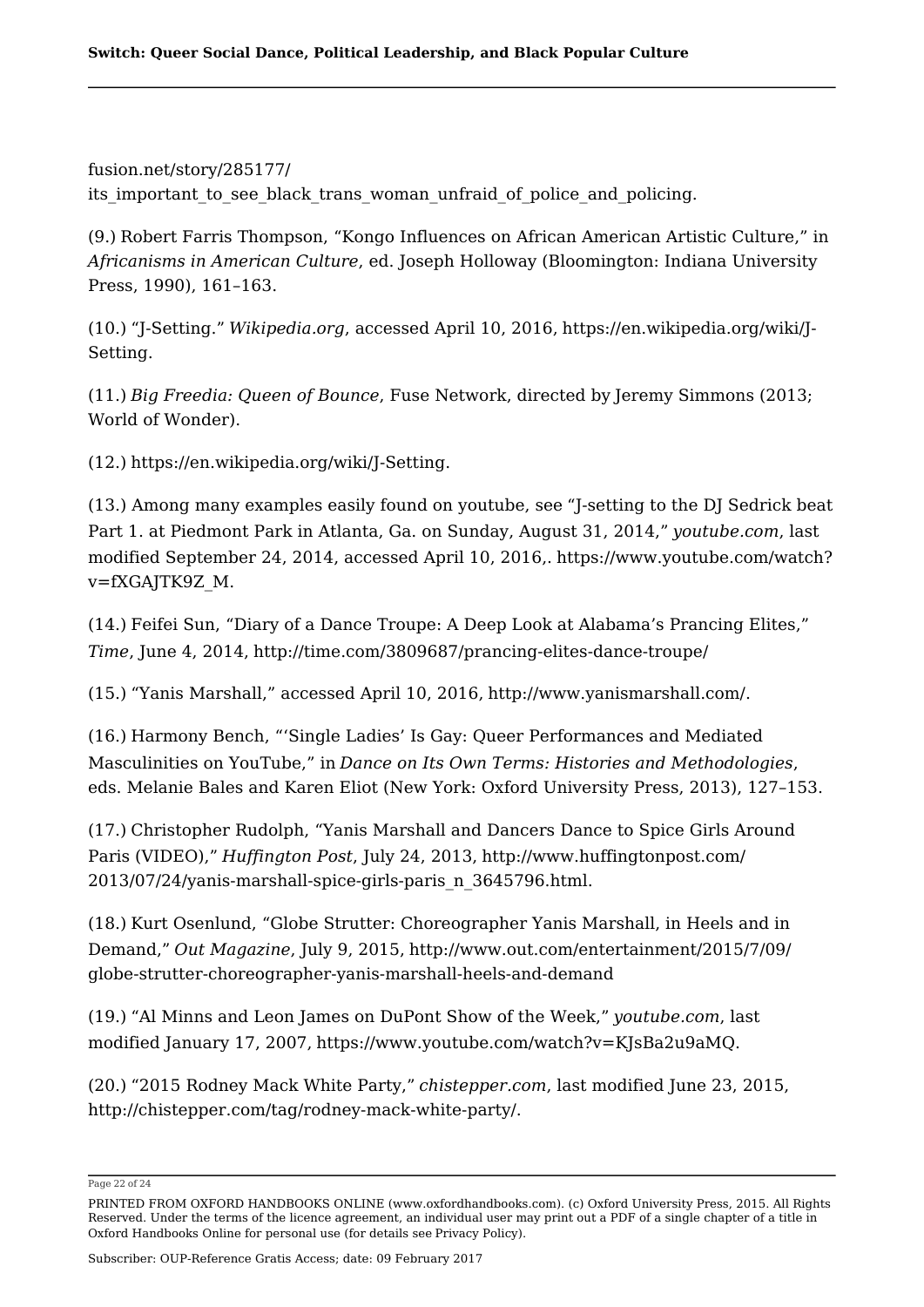(21.) Sima Belmar, "Behind the Screens: Race, Space, and Place in Saturday Night Fever," in *The Oxford Handbook of Screendance Studies*, ed. Douglas Rosenberg (New York: Oxford University Press, 2016), 461–480.

(22.) Ayeesha Sidiqi, "Can the White Girl Twerk?" *The New Inquiry Magazine*, September 5, 2013, http://thenewinquiry.com/essays/can-the-white-girl-twerk; Kia Makarechi, "Miley Cyrus Brings Her Race Problem to the VMA's," *Huffington Post*, August 26, 2013, http:// www.huffingtonpost.com/kia-makarechi/miley-cyrus-race-vmas\_b\_3817286.html; "On Miley Cyrus and Racism," *The Belle Jar*, last modified August 26, 2013, https://bellejar.ca/ 2013/08/26/on-miley-cyrus-and-racism/. Sidiqi is especially elegant in her rendering of white consumption of mediated black performance as she reminds us that "white consumers dictate the available images of blackness."

(23.) Alex Alvarez, "How J-Setting is Changing Popular Culture," *abcnews.com*, last modified April 26, 2013, http://abcnews.go.com/ABC\_Univision/Entertainment/settedance-moves-loved-knowing/story?id=19041546

(24.) "NYC Breakers: Breakdancing for the President," *youtube.com*, last modified July 14, 2008, https://www.youtube.com/watch?v=5oUarccor30.

(25.) Jonathon Lemire, "Hillary Clinton Dances the Night Away at a Party in South Africa," *nydailynews.com*, August 8, 2012, http://www.nydailynews.com/news/politics/ watch-hillary-clinton-dances-night-party-south-africa-article-1.1131483; "Hillary Clinton Dancing in South Africa Caught on Camera," *huffington post.com*, last modified August 8, 2015, http://www.huffingtonpost.com/2012/08/08/hillary-clinton-dancingvideo\_n\_1754275.html.

(26.) "Let's Move," accessed April 10, 2016, http://www.letsmove.gov/.

(27.) "Evolution of Mom Dancing (w/ Jimmy Fallon and Michelle Obama) (*Late Night with Jimmy Fallon*), *youtube.com*, last modified February 22, 2013, https://www.youtube.com/ watch?v=Hq-URl9F17Y; "Evolution of Mom Dancing Part 2 (w/ Jimmy Fallon and Michelle Obama)," *youtube.com*, last modified April 2, 2015, https://www.youtube.com/watch? v=\_qWuOtP9eZE.

(28.) Evolution of Mom Dancing (w/ Jimmy Fallon and Michelle Obama) (*Late Night with Jimmy Fallon*), *youtube.com,* last modified February 22, 2013, https://www.youtube.com/ watch?v=Hq-URl9F17Y.

(29.) "Ellen and Michelle Obama Break It Down," *youtube.com*, last modified March 13, 2015, https://www.youtube.com/watch?v=UZO5q0B5wfw.

Page 23 of 24

PRINTED FROM OXFORD HANDBOOKS ONLINE (www.oxfordhandbooks.com). (c) Oxford University Press, 2015. All Rights Reserved. Under the terms of the licence agreement, an individual user may print out a PDF of a single chapter of a title in Oxford Handbooks Online for personal use (for details see Privacy Policy).